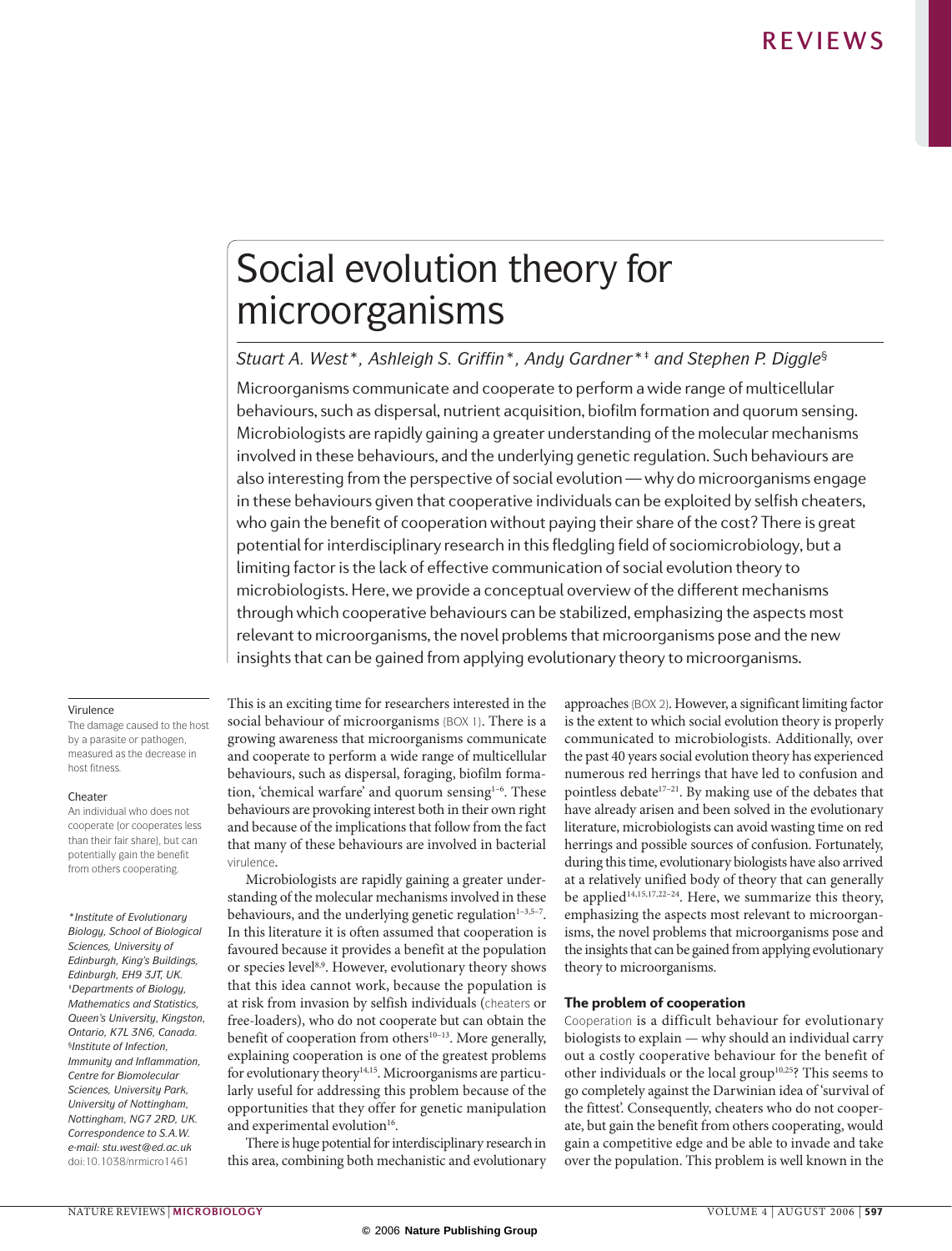### Cooperation

A behaviour that benefits another individual (the recipient) and which is maintained (at least partially) because of its beneficial effect on the recipient.

### Tragedy of the commons

A situation when individuals would do better to cooperate but cooperation is unstable because each individual gains by selfishly pursuing their own short-term interests.

### Public goods

A resource that is costly to produce, and provides a benefit to all the individuals in the local group or population.

### Signal

Something that alters the behaviour of another individual, which evolved because of that effect, and which is effective because the receiver's response has also evolved.

### Actor

A focal individual who performs a behaviour.

fields of economics and human morality, where it is called the tragedy of the commons<sup>26</sup>. The tragedy is that as a group, individuals would benefit from cooperation, but cooperation is not stable because each individual can gain by selfishly pursuing their own short-term interests. Hardin showed this by considering a shared pasture that could be used by a number of shepherds<sup>26</sup>. It is in each shepherd's interest to add additional sheep, even if this causes overgrazing, because he gains all the benefit of adding additional sheep but pays only a fraction of the cost of overgrazing as it is shared between all the shepherds. There are numerous other human examples, such as declining fish stocks due to overfishing or when there is poor public support for vaccination programmes.

The fact that cooperation can provide a benefit at the population level is not a solution to this problem, as is sometimes suggested<sup>8,9</sup>. This can be demonstrated by examining cooperation from the perspective of an individual or a gene. If an individual can increase its reproductive success, and therefore increase the transmission of genes to the next generation (that is, increase its fitness) by not cooperating, then it can spread through a population of cooperators even if this reduces the productivity of the population (natural selection is not a far-sighted process). Individuals die and reproduce far more quickly than populations, and so selection that is due to the population-level consequences of behaviours will be much weaker than individual selection<sup>11,12</sup>. The idea that selection favours behaviours owing to population-level benefits was the

### Box 1 | A classification of social behaviours

A behaviour is social if it has consequences for both the actor and the recipient. Social behaviours can be categorized according to the fitness consequences they entail for the actor and recipient<sup>10,54,68</sup> (see table). A behaviour that increases the direct fitness of the actor is mutually beneficial if the recipient also benefits, and selfish if the recipient suffers a loss. A behaviour that reduces the fitness of the actor is altruistic if the recipient benefits, and spiteful if the recipient suffers a loss. The term 'cooperation' refers to a behaviour that increases the fitness of the recipient — cooperation can therefore be mutually beneficial or altruistic, depending on the effect on the actor. It is easy to see how natural selection favours mutually beneficial or selfish behaviour, whereas altruism and spite are more difficult to explain.

Behaviours should be classified according to their impact on total lifetime reproductive success. So, if a cooperative behaviour was costly to perform but provided a direct benefit that outweighed this cost in the long term, such as by avoiding punishment, it would be classified as mutually beneficial. Classifying specific behaviours can be complicated because of the difficulties in measuring the long-term consequences for fitness, and because behaviours can have multiple consequences for example, public goods can have both direct and indirect fitness benefits. This means that in some situations there can be an advantage to describing behaviours according to their immediate effects, as the long-term effects might not be certain, and we are often not in a position to view them<sup>115</sup>. So, rather than classify behaviour as altruistic or mutually beneficial, it can be easier to show, for example, that the production of public goods is costly to the individual but provides a local benefit<sup>27</sup>. Another problem is that

different authors can use terminology differently. However, these issues are simply semantic, and confusion is best avoided b clear and specific statemer that minimize jargon.

|          |                           | <b>Effect on recipient</b> |                            |                 |
|----------|---------------------------|----------------------------|----------------------------|-----------------|
|          |                           |                            | <b>Positive</b>            | <b>Negative</b> |
| у<br>ıts | <b>Effect on</b><br>actor | <b>Positive</b>            | Mutual benefit Selfishness |                 |
|          |                           | <b>Negative</b> Altruism   |                            | Spite           |

subject of considerable debate in the evolutionary literature during the 1960s and 1970s, where it was called group selection (BOX 3). The conclusion from a large body of theoretical and empirical work was that it was not an important evolutionary force.

To demonstrate the problem of cooperation in a microbial context, consider when bacteria produce what are called public goods. Public goods are products that are costly for the individual to produce but that provide a benefit to the individuals in the local group or population<sup>17</sup>. The problem in this case is what stops the spread of cheats that do not produce public goods but benefit from those produced by others (FIG. 1a). The iron-scavenging molecules produced by many bacteria, called siderophores, are a good example, as demonstrated by experiments with *Pseudomonas aeruginosa<sup>27</sup>.* Siderophore production is beneficial when iron is limiting, as shown by the fact that wild-type strains that produce siderophores grow faster than mutant strains that do not. However, siderophore production is also costly, as demonstrated by the fact that mutants grow faster than wild-type strains in an ironrich environment. Consequently, in mixed populations where both wild-type and mutant bacteria are present, the mutants can gain the benefit of siderophore production without paying the cost, and therefore increase in frequency, as they out-compete the cooperative wild-type bacteria<sup>27</sup> (FIG. 1a).

This leads to the fundamental problem of what makes cooperative behaviours, such as siderophore production, evolutionarily stable in response to the possible invasion by cheats that arises through migration or mutation<sup>28</sup>? Clearly, there must be a solution because siderophore production occurs, and in the following section of this paper we will discuss the possible solutions to this problem. Furthermore, there are numerous other examples of public goods that are produced by individual bacterial cells and used by neighbouring cells. These include extracellular products for nutrient acquisition<sup>29,30</sup>, quorum sensing (QS) signalling molecules for cell–cell communication<sup>3,6,31,32</sup>, antibiotics<sup>33</sup>, immune-modulation molecules34–36, antibiotic-degradation compounds (for example, β-lactamases)<sup>37,38</sup> and biosurfactants (for example, rhamnolipids) for motility<sup>39,40</sup>. In addition, biofilm development and maintenance can be influenced by public goods secreted into the bacterial extracellular matrix, including exopolysaccharides, such as alginate<sup>41</sup>, and adhesive polymers<sup>42</sup>.

Before discussing solutions to the problem of cooperation, it is useful to distinguish whether the benefits of a behaviour accrue to all the local individuals, including the actor (whole-group traits), or only local individuals other than the actor (other-only traits)<sup>43</sup>. This distinction is important because the two situations can demand a different set of explanations, as described in the next section. The production of public goods is a classic example of a whole-group trait. Another example would be when the economical use of common resources leads to more efficient resource use, such as when high growth yield is coupled with low growth rate<sup>44,45</sup>. Examples of other-only traits would be when cells sacrifice themselves to the benefit of the cells that are around them. In this case, the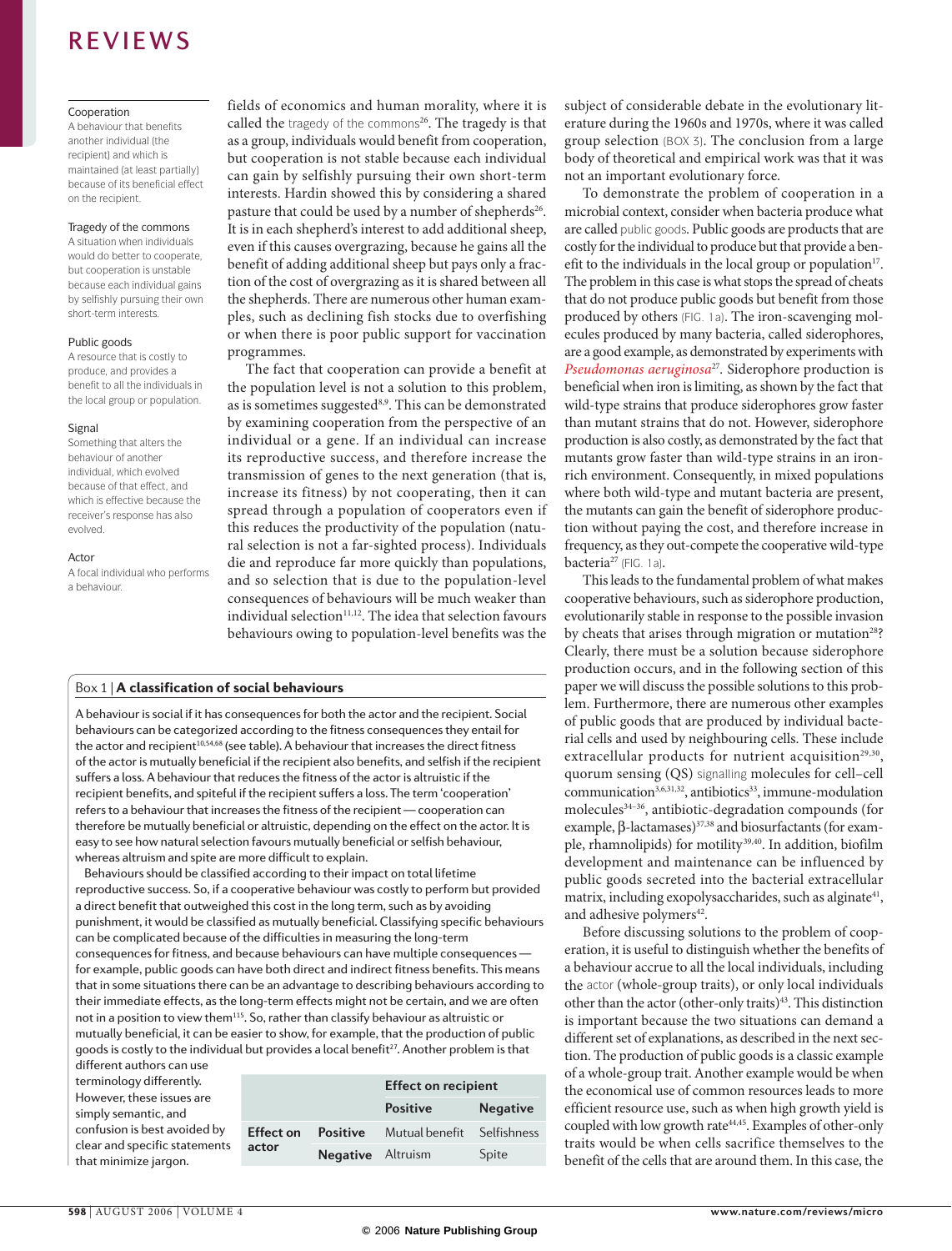### Box 2 | **Complementary approaches to studying behaviour**

Evolutionary biologists and microbiologists typically study behaviours or traits from different perspectives. Evolutionary biologists are primarily concerned with the fitness consequences or survival value of a behaviour, which are called ultimate explanations: why has this behaviour been selected for by natural selection? Microbiologists are primarily concerned with proximate explanations: what molecular and genetic mechanisms govern the particular trait or behaviour?

The crucial point here is that these methods are complementary and not alternatives. The Nobel Prize winner Niko Tinbergen famously clarified this point in the most influential paper of his career<sup>116</sup>. One of his classic studies to show the distinction between ultimate and proximate explanations was on how black-headed gulls remove eggshells from their nests. The mechanistic (proximate) explanation for this is that individuals are more likely to remove objects from their nest if they are white or eggcoloured, have frilly edges and if they are feather-light. The evolutionary (ultimate) explanation for this is that it makes aerial predators such as herring gulls less likely to find their brood. These explanations are clearly not competing, and both are required for a full understanding of the behaviour.

Combining evolutionary and mechanistic approaches opens many avenues of research. Mechanistic studies stimulate evolutionary research because they demonstrate behaviours that pose problems from an evolutionary perspective. Indeed, evolutionary biologists have begun to marvel at the possibilities microorganisms offer<sup>1,6</sup>. The evolutionary approach stimulates mechanistic research because it suggests problems for which there must be a mechanistic solution, and the kind of mechanisms involved. For example, is there a mechanism by which individuals can direct cooperation towards closer relatives? Are individuals who do not cooperate punished in some way? Does cooperation provide some longer term feedback benefit? If a molecule produced by cell A effects a response in cell B, is that a cue, a signal or a manipulation $6,32,117$ ?

### Direct fitness

The component of fitness gained through reproduction.

Repression of competiton

When the selfish advantage of cheats is removed.

### Altruistic

A behaviour that increases another individual's fitness at a cost to one's own.

#### Kin selection

A process by which traits are favoured because of their beneficial effects on the fitness of relatives.

### Indirect fitness

The component of fitness gained from aiding the reproduction of nondescendant relatives.

#### Hamilton's Rule

A condition  $(rb - c > 0)$  that predicts when a trait is favoured by kin selection, where *c* is the cost to the actor of performing the behaviour, *b*  is the benefit to the individual who the behaviour is directed towards, and *r* is the genetic relatedness between those individuals.

### Relatedness

A measure of genetic similarity.

problem is why should an individual cell pay the cost of this sacrifice when it could just exploit the sacrifice of other cells? One of the clearest cases of this is in the formation of fruiting bodies by cellular slime moulds such as *Dictyostelium discoideum*, where some cells become spores, whereas others sacrifice themselves and become non-viable stalk cells<sup>46,47</sup> (FIG. 1b). Similar differentiation occurs in *Myxococcus xanthus* bacteria, where cells become either spores or non-spores<sup>48</sup>. Another example is when cells undergo autolysis (cell death), if this is to provide nutritional benefits to the population, such as providing DNA to help structure biofilms, or to release antimicrobial toxins (for example, bacteriocins) that kill competitors<sup>2,49</sup>.

### Explaining cooperation

Given the problem of cooperation, how can cooperative behaviours be maintained? There is a huge amount of literature on this topic, and it is possible to clarify the different possibilities in several ways<sup>15,17,23,24,50-52</sup>. Our aim here is to provide a classification that is useful for microorganisms and that can be understood by microbiologists who are not specialists in evolutionary theory.

Cooperation is when a behaviour benefits another individual (BOX 1). We divide possible explanations for cooperation into two broad groups. First, the cooperative behaviour can provide a direct fitness benefit to the reproductive performance of the individual performing the behaviour that outweighs the cost of performing the behaviour. In this case, cooperation is mutually beneficial (BOX 1). We divide this into situations where individuals have a shared interest in cooperation and situations where there is a mechanism for enforcing cooperation

or removing the advantage of cheating (this is called repression of competition).

Second, and harder to explain from an evolutionary perspective, are cooperative behaviours that decrease the direct fitness of the individual that performs them. In this case, cooperation is altruistic (BOX 1) and can only be explained if cooperation is directed towards individuals who share cooperative genes<sup>10</sup>. This is called kin selection<sup>11</sup>, or an indirect fitness benefit<sup>53</sup>. A complication here is that a cooperative behaviour can provide both a direct and indirect fitness benefit. In particular, whole-group traits such as siderophore production provide a benefit to both the individual that produces them and to nearby relatives. In this case, whether a behaviour is mutually beneficial or altruistic will depend on the relative importance of the direct and indirect fitness benefits. This is in contrast to other-only traits, which can only be explained by indirect fitness benefits.

### Kin selection

Kin selection theory provides an explanation for altruistic cooperation between relatives<sup>10</sup>. By helping a close relative to reproduce, an individual is still passing on its own genes to the next generation, albeit indirectly. This theory is encapsulated in a pleasingly simple form by Hamilton's rule<sup>10,25</sup>, which states that altruism is favoured when  $rb - c > 0$ ; where *c* is the fitness cost to the altruist, *b* is the fitness benefit to the beneficiary and *r* is their genetic relatedness (see Supplementary information S1 (box)). This predicts that greater levels of altruistic cooperation are expected when *r* or *b* is high and *c* is low (FIG. 2a).

*Kin selection and limited dispersal.* Kin selection requires a sufficiently high degree of relatedness between cooperating individuals. Hamilton suggested two possible mechanisms for this<sup>10</sup>. First, limited dispersal (population viscosity) would tend to keep relatives together<sup>10,54</sup>. In this case, altruism directed indiscriminately towards all neighbours will be favoured as neighbours tend to be relatives. This type of mechanism is likely to be of huge importance in microorganisms as asexual reproduction means that single cells colonize and grow in a local area. In this case, the individuals interacting over a small area will be clonal, corresponding to  $r = 1$ , which can be conducive to the evolution of cooperation.

This form of kin selection, involving limited dispersal, has been suggested to be important for the production of public goods28,34,55. It applies to any public good that is dispersed on a scale where bacteria tend to be close relatives. Experimental support for this idea has been obtained from the multiple-generation selection experiment on the production of siderophores in *P. aeruginosa*<sup>27</sup>. It was observed that a wild-type strain that produced siderophores out-competed a selfish mutant strain when cultured under conditions of high relatedness, but not when relatedness was lower. Relatedness was manipulated by allowing the bacteria to grow and interact in groups derived from a single clone (relatively high relatedness) or from two clones (relatively low relatedness)<sup>27</sup>.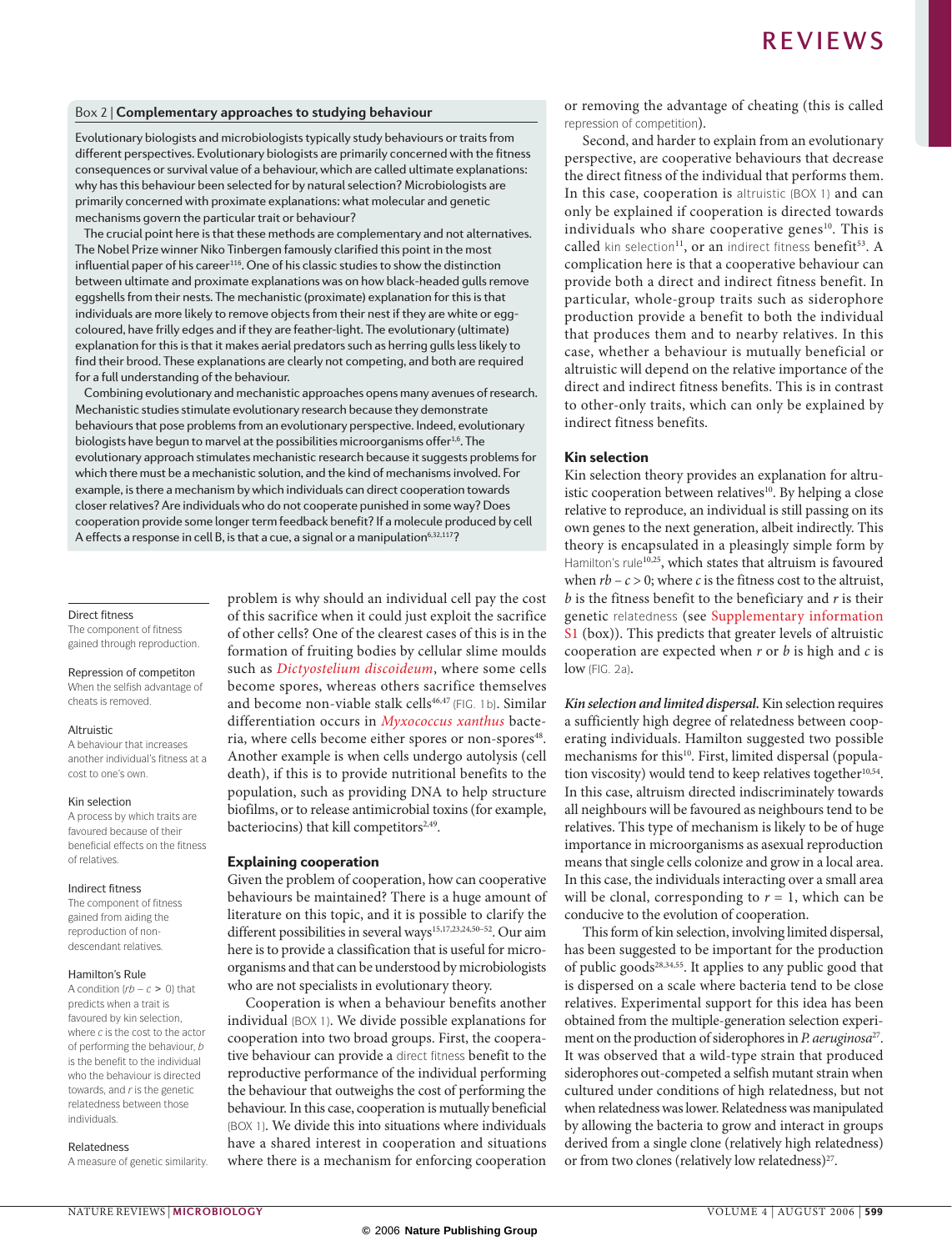### Box 3 | **Group selection**

It is useful to distinguish between two types of group selection<sup>20</sup>.

Old group selection. During the 1960s, Wynne-Edwards<sup>118</sup> argued for the importance of group selection in its original or 'old' form, considering relatively cooperative behaviours such as reproductive constraint. He realized that populations of cooperators could be invaded easily by a selfish cheat that reproduced at the maximum rate, and suggested that the differential survival of groups was the solution to this problem. In groups consisting of selfish individuals, resources would be over-exploited, and the group would become extinct. By contrast, groups consisting of altruistic individuals who restricted their birth rate would not over-exploit their resources, and not become extinct. Therefore, by a process of differential survival of groups, behaviour evolved that was for the good of the group.

During the 1960s and 1970s however, a large body of theoretical and empirical work accumulated against this idea. In practice, groups do not become extinct fast enough and individuals move too frequently between groups for this to be an important process<sup>119</sup>. It is now generally accepted that this form of group selection is unimportant, and that this kind of thinking leads people to the false conclusion that individuals will do something because it is 'for the good of the species'.

New group selection. In the 1970s and 1980s a new form of group selection was developed, based on the idea that at certain stages of an organism's life cycle interactions take place between only a small number of individuals<sup>120</sup>. Under these conditions, cooperative behaviour can be favoured. This kind of new group selection is sometimes referred to as trait-group or demic selection. The new group selection models therefore rely on within-population group selection whereas the old group selection theory focuses on between-population group selection<sup>121</sup>.

However, it has since been shown that kin selection and the new group selection are just different ways of conceptualizing the same thing. They are mathematically identical, and are both valid<sup>18,20,122–124</sup>. Both approaches tell us that increasing the group benefits and reducing the individual cost favours cooperation. Similarly, group selection tells us that cooperation is favoured if we increase the proportion of genetic variance that is between-group as opposed to withingroup, but this is equivalent to saying that relatedness is increased. In all cases where both methods have been used to look at the same problem, they give identical results (see TABLE 1).

Avoiding confusion. Although the equivalence of the kin selection and new group selection approaches has long been appreciated<sup>20,122,123</sup>, there has been a huge amount of fruitless debate in this area, mainly owing to semantics<sup>17,18,20,121</sup>. This was partly due to the group selection literature redefining several terms, such as altruism, that already had valuable and clear meanings<sup>20</sup>. Our worry here is that although this debate was solved decisively during the 1960s-1980s by evolutionary biologists, it seems to reoccur and lead to confusion as new fields embrace the relevant aspects of social evolution<sup>121</sup>, and this is starting to occur within the microbiology literature<sup>4,8,9</sup>.

The effect of relatedness can be shown by considering how relatedness is determined by the number of clones in an area or patch. At one extreme, if only one clone colonizes each patch then relatedness will be high, and each patch will be colonized by a cooperator or a cheater. Cooperation leads to greater growth rates, and so cooperaters will out-compete cheats<sup>27</sup>. Consequently, at high relatedness cooperation is evolutionarily stable<sup>28</sup>. At the other extreme, if multiple colonies colonize each patch then relatedness will be low, and each patch can contain a mixture of cooperators and cheats. In this case, cheats can exploit and out-compete cooperators<sup>27</sup> and so cooperation will not be evolutionarily stable<sup>28</sup>. This stresses the fact that population benefits alone cannot explain cooperation.

As mentioned earlier, the production of public goods can potentially provide a direct and an indirect (kin selected) fitness benefit. This means that some production of public goods, such as siderophores, could still be favoured when interacting with non-relatives if the benefits outweigh the costs to the cell that produces them28. The relative cost and benefit of siderophore production will vary with factors such as environmental conditions and population density. Therefore, it is possible that the production of public goods, such as siderophores, can be altruistic under some conditions and mutually beneficial under others<sup>18</sup>. However, we suspect that the dominating factor will usually be kin selection, which favours altruism, as is supported by the siderophore selection experiment<sup>27</sup>.

*Kin selection and kin discrimination.* The second mechanism for generating sufficiently high relatedness to make kin selection important is kin discrimination, when an individual can distinguish relatives from nonrelatives and preferentially direct aid towards them<sup>10</sup>. This has been demonstrated in numerous cooperatively breeding vertebrate species, where the feeding of young is preferentially directed towards close relatives<sup>56</sup>. By contrast, there has been little research on the importance of kin discrimination in microorganisms. An exception is in malaria parasites, where kin discrimination has consequences for the evolution of the sex ratio (the proportion of male gametocytes) in the transmission stages, and there is evidence both for and against these parasites assessing relatedness<sup>57</sup>.

One form that kin discrimination could take in microorganisms is through specificity. With the production of public goods, selection would favour the production of highly specific molecules that other lineages (clones) could not utilize. Consistent with this, in *P. aeruginosa*, there is variation across strains in the form of the pyoverdine siderophore produced and in the ability to take up iron that has been chelated by pyoverdines produced by other strains<sup>58</sup>. Furthermore, sequence data suggest that the genes involved in pyoverdine production are under selection for novelty and specificity (diversifying selection) $59$ . This form of behaviour is unlikely to be restricted to iron acquisition in microorganisms. *Staphylococcus aureus* strains utilize an autoinducing signal peptide (AIP), which

### Kin discrimination

When behaviours are directed towards individuals depending on their relatedness to the actor.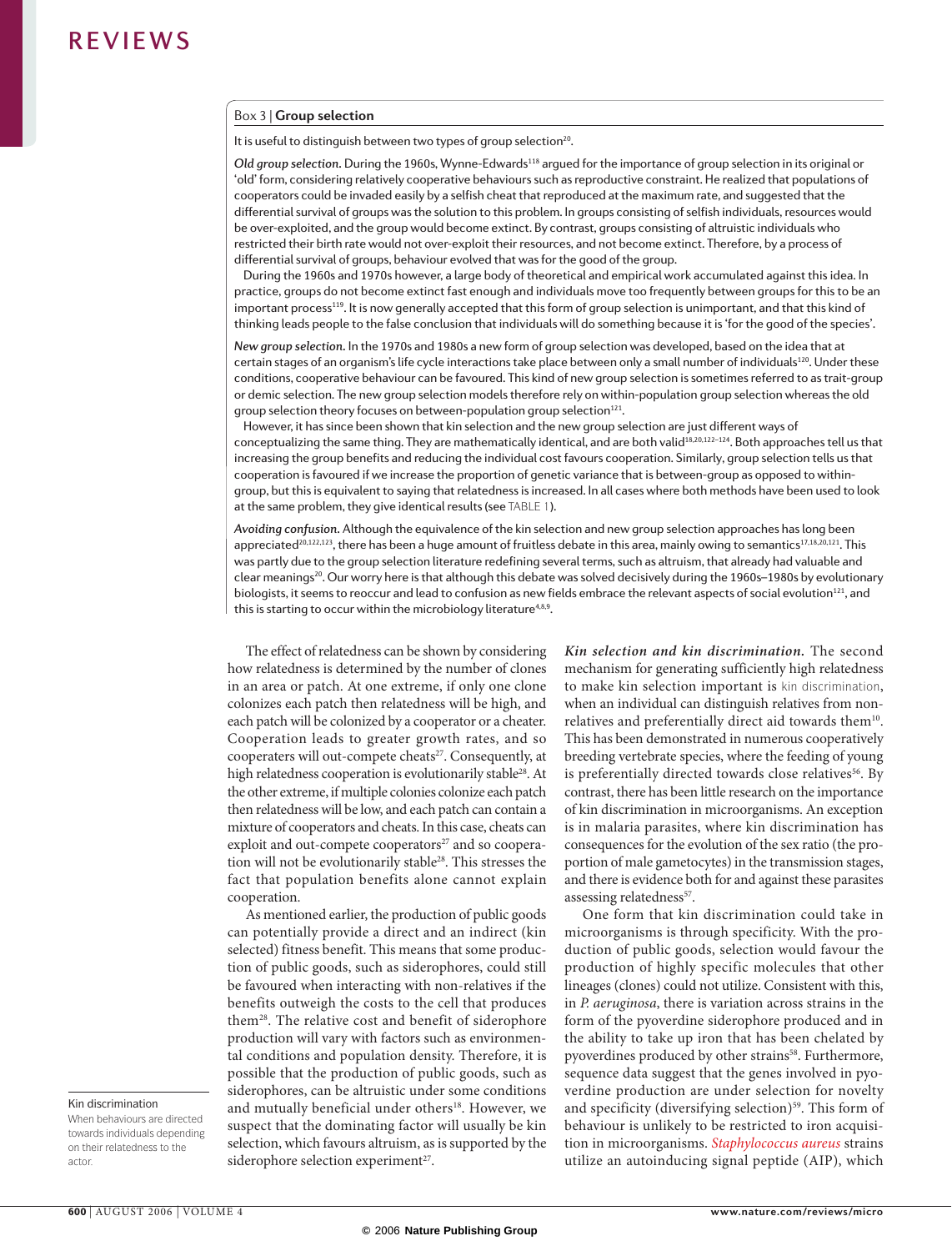

Figure 1 | **The problem of cooperation. a** | The tragedy of the commons with public goods. Cheats (white oblongs) who do not pay the cost of producing public goods (purple circles) can still exploit the benefits of public goods produced by other cells (green oblongs). **b** | Altruistic sacrifice. When two lineages come together to form a fruiting body, a cheat (blue lineage) would increase its reproductive success by contributing less towards stalk formation, and more towards spore production, compared with the other (orange) lineage.

controls the expression of several virulence determinants, including the exotoxins used to convert host tissue into nutrients for bacterial growth<sup>29</sup>. Four variants of this peptide have been reported to be produced by *S. aureus*, which has allowed *S. aureus* strains to be divided into four AIP-producing groups (AIP1–AIP4) (REF. 60,61). Experimentally, AIP1 has been shown to induce virulence in AIP1-producing strains but to inhibit virulence in AIP2-, AIP3- and AIP4-producing strains<sup>62</sup>. Other examples of within-species diversity and specificity include the identification of >25 bacteriocins (colicins) in *Escherichia coli* 49, and the diverse 2-alkyl-4(1*H*) quinolone (AHQ) secondary metabolites produced by *P. aeruginosa*, which possess antibacterial, immunemodulatory and signalling properties<sup>63,64</sup>.

The extent to which diversity and specificity lead to kin discrimination is unclear, as their importance can be limited by conflicting selection on individuals to be able to take up all forms of molecules produced. Indeed, this conflict could prevent kin discrimination from being evolutionarily stable<sup>65</sup>. A potential solution to this problem is if the variation in a relatedness cue is maintained by another selective pressure, such as host immune evasion<sup>66</sup>. Overall, this is an area where there is an urgent need for further theoretical and empirical research to address even the most basic questions, let alone generalizations such as in what environments we should and should not find kin discrimination.

An extreme form of kin discrimination occurs in so-called 'green-beard' genes, which specifically direct cooperation towards other individuals that carry the same gene<sup>10,13,67</sup>. This requires a gene that causes a phenotypic effect that can be recognized by other individuals who have this gene and who can adjust their behaviour accordingly. Green beards are likely to be rare, because cheats that display the green beard without also performing the cooperative behaviour could invade and overrun the population. However, one of the few examples is in a microorganism — the *csa* cell-adhesion gene in *D. discoideum*. Individuals with this gene adhere to each other in aggregation streams, excluding mutants who do not, and cooperatively form fruiting bodies<sup>67</sup>.

Kin discrimination can also be used to direct harmful or spiteful behaviours at non-relatives<sup>68,69</sup> (BOX 1). This is advantageous when it releases resources or reduces competition for closer relatives. Bacteriocin production and other forms of 'chemical warfare' provide one of the clearest examples of spite<sup>70</sup>. Discrimination against non-relatives can occur with bacteriocins because the bacteriocin gene and an immunity gene that encodes a factor that deactivates the bacteriocin are linked genetically 33. If this linkage is broken, cheats can arise that produce the antidote but save on the cost of producing

Cue

Something that can be used by an individual as a guide for future action.

#### **Spiteful**

A behaviour that decreases another individual's fitness at a cost to one's own.





 $\mathbf a$  by the contract of  $\mathbf b$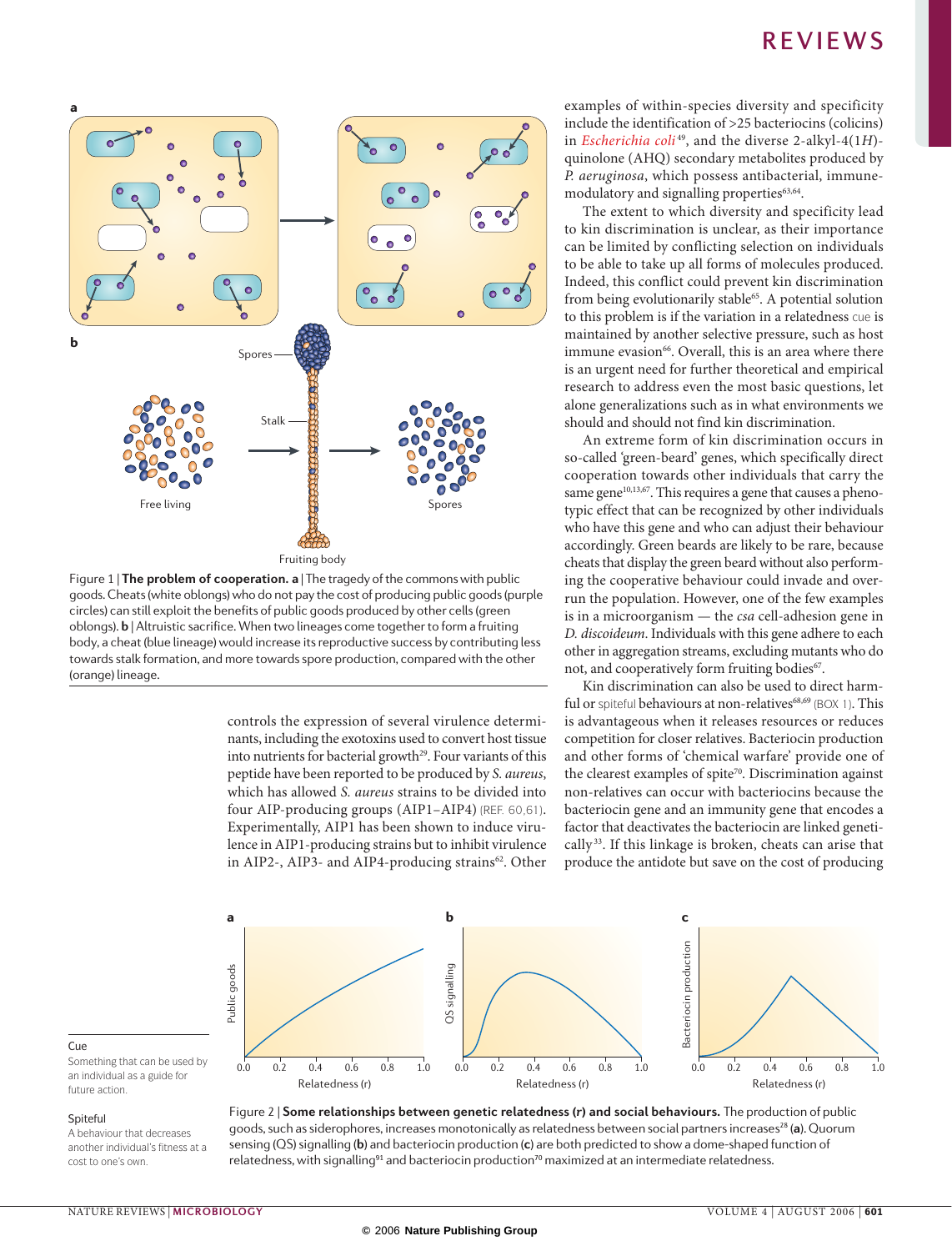### Table 1 | Misconceptions and red herrings in social evolution theory

| Misconception or red herring                                                                                                        | Reality                                                                                                                                                                                                                                                                                                                                                                                                                                                                                                                                                                                                                                                                                                                                            |
|-------------------------------------------------------------------------------------------------------------------------------------|----------------------------------------------------------------------------------------------------------------------------------------------------------------------------------------------------------------------------------------------------------------------------------------------------------------------------------------------------------------------------------------------------------------------------------------------------------------------------------------------------------------------------------------------------------------------------------------------------------------------------------------------------------------------------------------------------------------------------------------------------|
| Kin selection will not be important<br>in microorganisms because it<br>requires complex sensory systems<br>that can recognize kin.  | Kin selection can work without kin discrimination, if processes such as limited<br>dispersal lead to interacting individuals being highly related <sup>10</sup> . Also, there is the<br>potential for kin discrimination in microorganisms.                                                                                                                                                                                                                                                                                                                                                                                                                                                                                                        |
| Kin selection requires clonality<br>$(r = 1)$ .                                                                                     | Kin selection can work when $r < 1$ , depending on the relative benefit: cost ratio.<br>However, higher levels of cooperation are expected as relatedness increases.                                                                                                                                                                                                                                                                                                                                                                                                                                                                                                                                                                               |
| There is a 'new' form of group<br>selection, which can be invoked<br>to explain cooperation in cases<br>where kin selection cannot. | Kin selection and the new group selection are just different ways of conceptualizing<br>the same process - they are mathematically identical and both valid $17,20,124$ (BOX 3).<br>However, most workers focus on kin selection methodology because it is usually<br>easier to construct models, interpret the predictions of theory, and apply the<br>models to real biological cases, and it reduces the potential for confusion.                                                                                                                                                                                                                                                                                                               |
| The Prisoner's Dilemma (PD).                                                                                                        | The PD provided a useful way of conceptualizing the problem of cooperation in<br>the 1970s and 1980s <sup>15,115</sup> . However, it makes specific assumptions and has been<br>surpassed by more powerful and general methods for examining the problem of<br>cooperation <sup>17</sup> . The PD focuses attention on reciprocal altruism, which is a small<br>subclass of the mechanisms for repressing competition within groups, and is unlikely<br>to be of general importance outside humans <sup>125-127</sup> . In microorganism examples<br>where the PD has been invoked <sup>4,30,128</sup> , it is easier, more appropriate and more general<br>to conceptualize with the tragedy of the commons and kin selection <sup>28,129</sup> . |

r, relatedness.

the toxin<sup>71</sup>. The degree of kin discrimination will depend on the diversity and specifity of bacteriocins, and the mechanisms by which these are generated<sup>49</sup>.

### Direct fitness benefits to cooperation

In the above section we have discussed how kin selection can explain altruistic cooperation. The alternative explanation for cooperation is that it provides a direct fitness benefit to the individual that performs the cooperative behaviour. In this case, cooperation is mutually beneficial and not altruistic (BOX 1). In this section we consider how direct benefits to cooperation can occur: first, if individuals have a shared interest in cooperation, and second, when there is a mechanism to enforce cooperation or remove the advantage of cheating (repression of competition).

*Shared interest (no enforcement).* Cooperation will be favoured by selection when individuals have a shared selfish interest in cooperating<sup>52,54</sup>. The simplest possibility that can lead to the evolution of cooperation is when an otherwise selfish behaviour benefits another individual (one-way by-product benefit), such as when the waste product of one individual provides a nutrient for another. In this case, the behaviour is mutually beneficial, providing a direct benefit to the actor who performs the behaviour, irrespective of what other individuals do, but also providing a benefit to another individual. Benefits can flow in both directions, as is found when two interacting individuals each feed on a by-product of the other (known as cross-feeding or twoway by-product benefit). These by-products can occur between different phenotypes (variants or morphs) of the same species or between different species.

We would not class these behaviours as cooperation because the benefit to neighbouring individuals is simply the by-product of selfish behaviour. We suggest that a behaviour should only be classed as cooperative if it is maintained, at least partly, because of its beneficial effect on the recipient. However, cooperation can evolve in response to by-product benefits. For example, if individuals A and B feed on by-products of each other, then selection can favour increased by-product production by individual A, because it would lead to individual B doing better and producing more by-product that can then be used by individual A. In this case, individual A would be performing a cooperative behaviour (by-product reciprocity).

A famous example of by-product reciprocity is the greater honeyguide, an African bird that guides humans to beehives, where it feeds on the honey left behind after human foraging<sup>52</sup>. Another example is in cooperative breeding vertebrates, where helping behaviours can lead to a larger group size, and therefore higher survival rates<sup>72</sup>. As helping is often directed towards relatives in vertebrates, this provides a clear example of how cooperation can lead to both direct and indirect (kin selected) benefits. Selection for cooperation is increased if there are synergistic benefits to cooperation, or if the underlying ecology allows cooperators to become associated across generations<sup>23,50,73</sup>.

Direct benefits to cooperation could occur in multispecies biofilms — all that is required is that there is a net benefit due to the benefit received as a by-product outweighing the cost of performing the cooperative behaviour. Many biofilms are composed of multiple species. For example, colonization of human teeth and the oral mucosa can involve up to 500 species of bacteria, with huge potential for cooperation or conflict between species<sup>4,74,75</sup>. Studies on the early colonizers *Streptococcus oralis* and *Actinomyces naeslundii* suggest that cooperation between these species allows them to grow where neither can survive alone<sup>76</sup>. Another example is the mixed-species biofilm between *P. aeruginosa* and *Burkholderia cepacia* that can occur in the lungs of people with cystic fibrosis, where it is associated with morbidity and mortality<sup>77,78</sup>. *B. cepacia* has been shown to upregulate the production of virulence determinants using QS

Recipient An individual who is affected by the behaviour of the actor.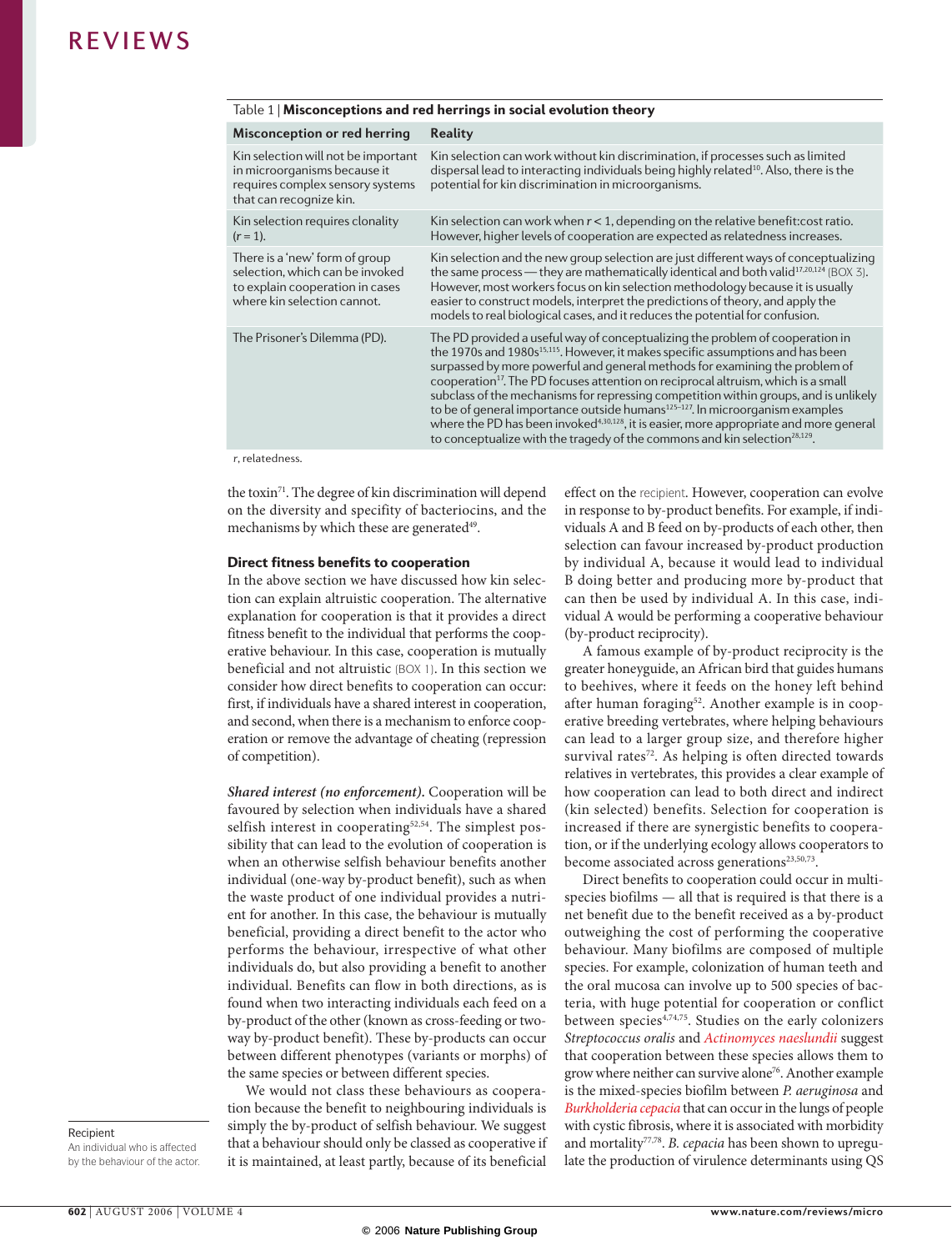

Figure 3 | **The costs and benefits of producing public goods.** Shown are the growth rates of (**a**) populations consisting of only cooperators and only cheats and (**b**) cheats and cooperators in a population started with a 50 :50 mixture of both. For illustration, exponential growth is assumed in conditions where the production of the public goods is favoured. The graphs show that the population as a whole grows faster when it consists of cooperators (**a**), but that cheats spread and out-compete cooperators in a mixed population (**b**). Also note that the total productivity of the mixed population (line marked Both in **b**) is lower than that of a pure cooperator population (in **a**).

molecules produced by *P. aeruginosa.* However, it has yet to be shown whether this represents signalling and cooperation or one species manipulating and exploiting the behaviour of another<sup>32</sup>.

Many examples of cooperation between microbial symbionts and their hosts can be explained by shared interests. If a single symbiont lineage infects each host then they will have a shared interest that can favour cooperation, especially if the symbiont is transmitted vertically, from parent to offspring. However, if multiple symbiont lineages infect each host, then this will break the shared interest and the tragedy of the commons arises. Specifically, each lineage would be expected to behave selfishly, at the expense of the host and other lineages — gaining the benefit from others cooperating without paying the cost of helping the host<sup>79,80</sup>. In this case, cooperation would require some mechanism to repress this conflict, as we discuss below. A consequence of this is that hosts can be selected to minimize symbiont diversity, in order to minimize conflict between symbionts<sup>79,81</sup>.

*Repression of competition (enforcement).* The problem of cooperation is that individuals can be selected to pursue their own selfish interests (cheat) to the detriment of the overall productivity of the local group. However, if the opportunities for successful cheating are removed, then individuals can only increase their reproductive success by enhancing the productivity of the group<sup>51,82</sup>. This unites the interests of neighbours, and selects for cooperation. Different mechanisms have been suggested for this, including policing, punishment, sanctions and partner choice<sup>51,80,82-85</sup>. Frank<sup>51</sup> has grouped these as mechanisms for the repression of competition within groups. A classic example of this is in the social insects, ants, bees and wasps, where each worker would benefit from rearing its own sons, rather than the queen's sons. However, other workers are selected to prevent them doing this because it has a cost to colony productivity, and because the policing workers can be more related to the sons of the queen than the sons of other workers<sup>86</sup>. This has led to selection for policing by workers, where they destroy the eggs laid by other workers. This provides a clear example of how conflicts can occur even among highly cooperative social groups. To our knowledge, such a mechanism has yet to be found (or tested for) in a microorganism.

Repression of competition can also allow cooperation across species<sup>23,80</sup>. An example of this is the interaction between leguminous plants and the rhizobial bacteria that fix  $N_2$  within the root nodules of the host plant.  $N_2$  fixation benefits the plant because it supplies nitrogen needed for growth and photosynthesis, but it is energetically costly to the bacteria, reducing the resources that can be allocated to bacterial growth and reproduction<sup>80</sup>. Experiments have shown that cooperation is favoured, because if the rhizobia in a nodule do not provide nitrogen to their host, the plant punishes them by decreasing the  $O_2$  supply to that nodule, which severely reduces the growth rate of the bacteria<sup>85</sup>. We suspect that similar processes could explain many cases of cooperation between species, such as why the bacteria *Vibrio fischeri* expensively luminesce in the light organ of their host squid; this is supported by the fact that mutants that cannot luminesce are unable to colonize light organs<sup>87</sup>. Another possibility is cooperation in multiple-species biofilms.

A general point when considering the explanations of cooperation given above is that the different mechanisms are not mutually exclusive. We have already discussed how behaviours such as the production of public goods can provide a direct and indirect (kin selected) benefit. Another example would be that if by-product benefits occur between relatives, then this will lead to a direct and indirect benefit of cooperation. Similarly, although cooperation is favoured between relatives, if there is a mechanism for the repression of competition between relatives then this can lead to even higher levels of cooperation.

### Testing for social traits in microorganisms

In evolutionary biology, a fundamental first step in the study of any trait is to demonstrate its fitness consequences in a social context (BOX 1). This means determining the cost and benefit of a behaviour for the actor and the recipient. An advantage when addressing such problems in microorganisms is that mutant strains that do not perform the potentially social trait are often available to facilitate such work<sup>27,38,40,48,88,89</sup>. Given this, the first experiment is to examine the relative fitness of the wild type (that possesses the supposedly social trait) and the mutant, alone and in mixed cultures (FIG. 3). It is particularly informative if this can be done under conditions when the behaviour is and is not favoured. For example, the benefit of siderophore production could be altered by varying iron availability.

Analogous experiments are required for other potentially social traits. For example, are mutants that do not produce adhesive factors such as alginate, which are involved in biofilm formation, able to invade and spread, reducing the overall productivity of the biofilm<sup>42</sup>? What

### Manipulate

When one behaviour alters the behaviour of another individual, usually to the benefit of the actor and to the cost of the other individual.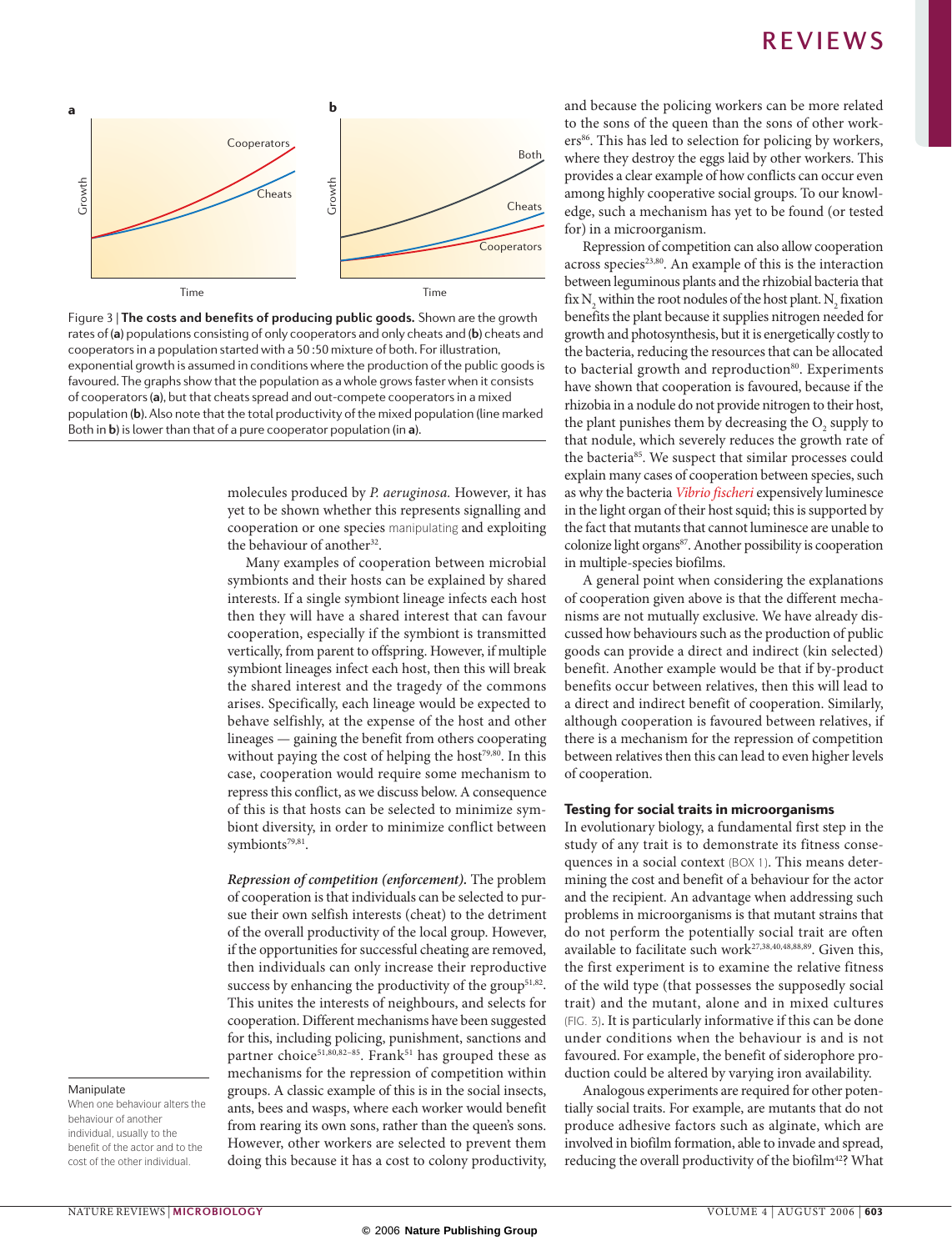is the relative fitness of QS cheats that do not signal, or do not respond to signals, under conditions where QS is and is not favoured? Is the production of persister cells, which survive antibiotic treatment<sup>90</sup>, vulnerable to cheats that maximize their short-term growth? What is the relative fitness of individuals that do and do not produce bacteriocins, when grown alone or with competitors? In all of these cases, the first step forward will be simple experiments that examine the basic costs and benefits of the behaviours in a social context. This can be achieved by examining something that is expected to correlate with fitness, such as the growth rate, in cooperators and cheats when grown alone and in mixed culture.

More subtle predictions can also be made and tested. The relative advantage of cheating can be altered by varying the population density or the relative frequency of cheats — kin selection theory predicts that cheats will do better at lower frequencies and in denser populations<sup>30,34,38,48,91,92</sup>. An alternative possibility is to test for conflicts of interest between non-relatives. For example, when multiple lineages combine to form a fruiting body, can one lineage increase its success at a cost to the other 47,93,94, and does this lead to reduced total spore production<sup>95,96</sup>? If so, how and why is this variation maintained? These kinds of experiments will even be required for cases where the possible nature of social interactions is not clear. For example, in *Streptococcus pneumoniae*97 when competent cells trigger pneumolysin release from non-competent cells (allolysis), does this represent coercion of non-competent cells against their wishes, or a signal between relatives with a shared interest<sup>32</sup>?

There are pros and cons to the different possible ways of conducting the experiments discussed above. One issue is whether it is better to do experiments *in vitro* or *in vivo*. By doing experiments *in vitro*, conditions can be more controlled and the outcome closely monitored. However, we will often ultimately be interested in what happens *in vivo*, because these are the conditions in which the trait we are interested in has evolved. Furthermore, although things can be more complex *in vivo*, these complexities are interesting. For example, spatial structuring within a host might keep the relatedness between interacting bacteria high, even when multiple clones infect a host, increasing the advantage of cooperation<sup>28</sup>. This clearly demonstrates the possible interplay between the different methodologies, as *in vitro* studies could be designed to investigate the importance of factors, such as spatial structuring, that are thought to be important *in vivo*.

Another issue is what kind of cheating mutants should be used. Strains in which the gene for a cooperative behaviour has been artificially knocked out have the advantage of well-defined, clear and large effects<sup>27,48,88</sup>. By contrast, spontaneous mutations from the laboratory or isolates from the field might be more natural and give a better indication of the kind of variation that natural selection could act on<sup>48</sup>. Clearly, in all these cases, the greatest explanatory power and demonstration of generally applicable phenomena will be obtained by combining different methods.

Comparative studies across species are another useful methodology to investigate the benefit and cost of social traits<sup>98</sup>. Theory can make predictions about when a trait is most useful, and therefore how the occurrence of that trait should correlate with factors such as ecological variables. For example, Hamilton's rule predicts that there is greater selection for the preferential helping of relatives when the benefit of helping relatives (*b*) is greater. This prediction is supported in cooperative breeding vertebrates, where there is greater kin discrimination when the benefits of helping are higher, providing evidence for the importance of kin selection in these species<sup>56</sup>. There are many possibilities for such studies in microorganisms, such as variation across species or populations in the production of public goods, or the amazing diversity in how different slime-mould species make fruiting bodies<sup>46</sup>. For example, kin selection theory predicts greater levels of cooperation in species or populations in which interacting individuals tend to be more related. It is possible that relatedness will be influenced by dispersal rates and population structuring, which can be determined by the physical nature of the environment (for example, liquid versus soil versus different locations in a vertebrate host) or by the behaviour of the microorganisms themselves (for example, biofilm formation or budding).

### Analogies and complications

Analogies with invertebrates and vertebrates can be useful for developing hypotheses to test in microorganisms<sup>1</sup>. Compare a group of bacteria growing in a biofilm (slime city) or a small area, with a colony of social insects, such as ants. Castes are enormously important in ant societies, where individuals can develop different morphologies that enable them to specialize in varied behaviours, such as foraging, brood care or defence<sup>99</sup>. A recent paper suggests that similar phenomena might be happening in biofilms, where variants exhibit different behaviours, such as an increased ability to disseminate or a tendency to form biofilms in an accelerated manner<sup>100</sup>. An important difference here, however, is that caste determination is generally environmental in social insects<sup>101</sup>, whereas genetic variation was suggested in biofilms. Environmental castes might be more likely to favour altruistic cooperation because with genetic altruists, the benefits would be less likely to go to individuals who share the altruistic gene. Even if the individuals are genetically identical at all other loci, it is the genetic similarity (relatedness) at the altruism locus that is crucial here. Consequently, the pattern in biofilms might merely represent the spread of selfish mutants, although there could be the possibility for kin selection to influence the mutation rate, producing altruists that are less likely to be transmitted to the next patch.

Another recurring theme in insect and vertebrate societies is that although individuals live in cooperative groups there is still plenty of possibility for conflict within the group<sup>86</sup>. The fundamental point here is that when *r* > 0 kin selection can favour cooperation, but when *r* < 1 individuals will have selfish interests, so when 0 < *r* < 1 there will be potential for both cooperation and conflict. It is perhaps ironic that some of the best support for kin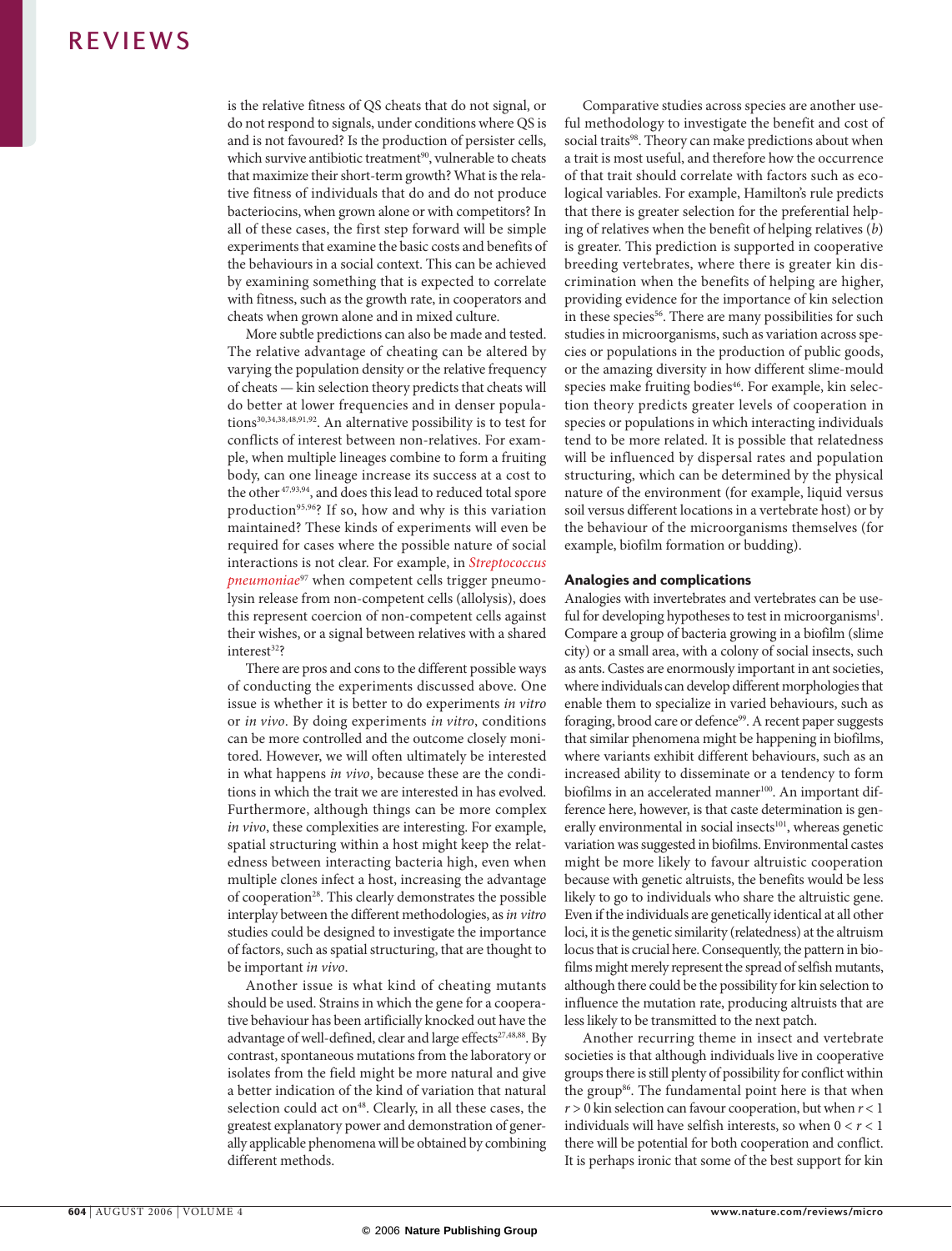selection theory actually comes from its ability to predict conflicts in cooperative insect colonies<sup>86</sup>. An analogous example of simultaneous conflict and cooperation from a microorganism is that even when genetically distinct slime-mould clones cooperate to form a fruiting body, each is selected to maximize its contribution to the spores and minimize its contribution to the stalk, to the detriment of the other lineages<sup> $47$ </sup>. It is for this reason that thinking about bacterial populations as multicellular organisms<sup>8,9</sup> can be misleading. In multicellular organisms,  $r = 1$  and so there is no conflict (unless there is mutation), whereas in bacterial populations  $r$  can be  $\lt 1$ , in which case there will be conflict.

Mechanisms for enforcing cooperation, such as punishment or sanctions, will lead to individuals who cooperate having greater direct fitness, but measuring the costs and benefits of cooperation can be more complicated in these situations<sup>51,80,82,85</sup>. The trick is to untangle the cost of cooperation from the benefit of avoiding punishment. Consider the example given earlier of rhizobia in their legume hosts, where it was shown that cheating (not fixing  $N_2$ ) has a direct fitness cost 85. This cost occurs at the level of the nodule, which is usually colonized by a single clone, and so there will be strong kin selection between these bacteria to avoid punishment<sup>85</sup>. The difficulty is showing that this occurs through a punishment mechanism. Kiers *et al.* overcame this problem by elucidating the mechanism involved, showing that plants cut off the  $O_2$  supply<sup>85</sup>. Another possibility would be if this punishment could be removed (for example, supply O<sub>2</sub> experimentally), in which case we would expect cheaters to do better than cooperators. In such cases, the interplay between examining behaviour from an evolutionary and a mechanistic perspective is crucial.

A general point regarding all the experiments discussed above is that they assume huge simplifications. We know that the situation is actually more complex. For example, there is facultative variation in response to environmental conditions, such as in the amount of siderophore production<sup>102</sup>. Bacteria have multiple hierarchical QS systems, with each affecting numerous traits<sup>3,31</sup>. In addition, spatial structuring through limited dispersal is not always good for cooperation as it leads to increased competition between relatives, which can reduce or remove kin selection for altruism17,27,54,103,104. This last point could be of particular relevance to biofilms, where we might expect mechanisms that keep relatives together so they can cooperate, but also minimize the potential competition between them<sup>105</sup>.

Pathogenic species offer a greater layer of complexity. One reason for this, as mentioned above, is that the environment will be more complex *in vivo*, especially when the host responds to the presence of the pathogen. Another factor is that any behaviour that influences virulence will also be subject to the selective pressures we have discussed in this article<sup>28,70,106</sup>. For example, if multiple clones infect a host (low *r*), then this can lead to a tragedy of the commons over the host resources, which will select for rapid and aggressive exploitation of the host, with greater virulence<sup>106</sup>. These factors also have applied implications, as different pathogenmanagement strategies could select for more or less virulent parasites<sup>27,107</sup>, or be designed to exploit social behaviours<sup>108</sup>. However, it is crucial to gradually work up to investigating these complications in small steps that elucidate the basics first, based on a solid understanding of the underlying mechanisms.

### Microbial peculiarities

Although the fundamentals of evolutionary theory are well understood, there is still a need to develop the theory to apply to specific microbiological cases. An example of this is provided by the suggestion that bacteria use QS systems to coordinate cooperative behaviours. It has been suggested that such QS systems will be favoured under conditions of high relatedness, because then kin selection would favour cooperation and signalling to coordinate this cooperation<sup>6,109</sup>. However, when this was modelled explicitly, a slightly different prediction emerged — the highest level of signalling is predicted to occur at intermediate levels of relatedness<sup>91</sup> (FIG. 2). At low relatedness there is no selection for cooperation, and so no signalling, whereas at high relatedness there is no conflict and so a minimal, cheap signal is required to coordinate cooperation. At intermediate relatedness, individuals are selected to signal at higher levels to manipulate competitors into greater levels of cooperation.

Microorganisms present their own practical problems, despite their attractions as model systems for research into social evolution. In diploid eukaryotes, relatedness can be measured relatively easily with molecular markers<sup>110</sup>. This has led to the problem that there has been too little focus on the costs (*c*) and benefits (*b*) of behaviours (which can be relatively difficult to measure)<sup>111</sup>. By contrast, in microorganisms, *b* and *c* can often be relatively easy to manipulate, whereas determining *r* in natural populations can pose problems. The relevant relatedness is that between individuals interacting through a social behaviour, which will depend on the population structure<sup>103</sup>. For example, even when multiple lineages infect an area, such as a human host, spatial structuring could still lead to interactants being predominantly 'clone mates' and *r*≈1 (see Supplementary Information S1 (box)).

Another complication is that the concept of relatedness can be harder to apply in microorganisms (see Supplementary Information S1 (box)). One reason for this is because genes for cooperative behaviours can be transmitted horizontally between different bacterial lineages by mobile genetic elements, such as conjugative plasmids or lysogenic phages<sup>55</sup>. It has been suggested that this can be a way of stopping the spread of cheats in a population by 'reinfecting' them with cooperative behaviour 55. This fascinating possibility requires further theoretical and empirical exploration. For example, the extent to which this could be counteracted or aided by selection to avoid or take up such genetic elements is not clear. Another reason is that, even when an area is colonized by a single cooperative clone, mutation can lead to the loss of social behaviours. The appropriate measure of relatedness for a social trait is with respect to the locus controlling that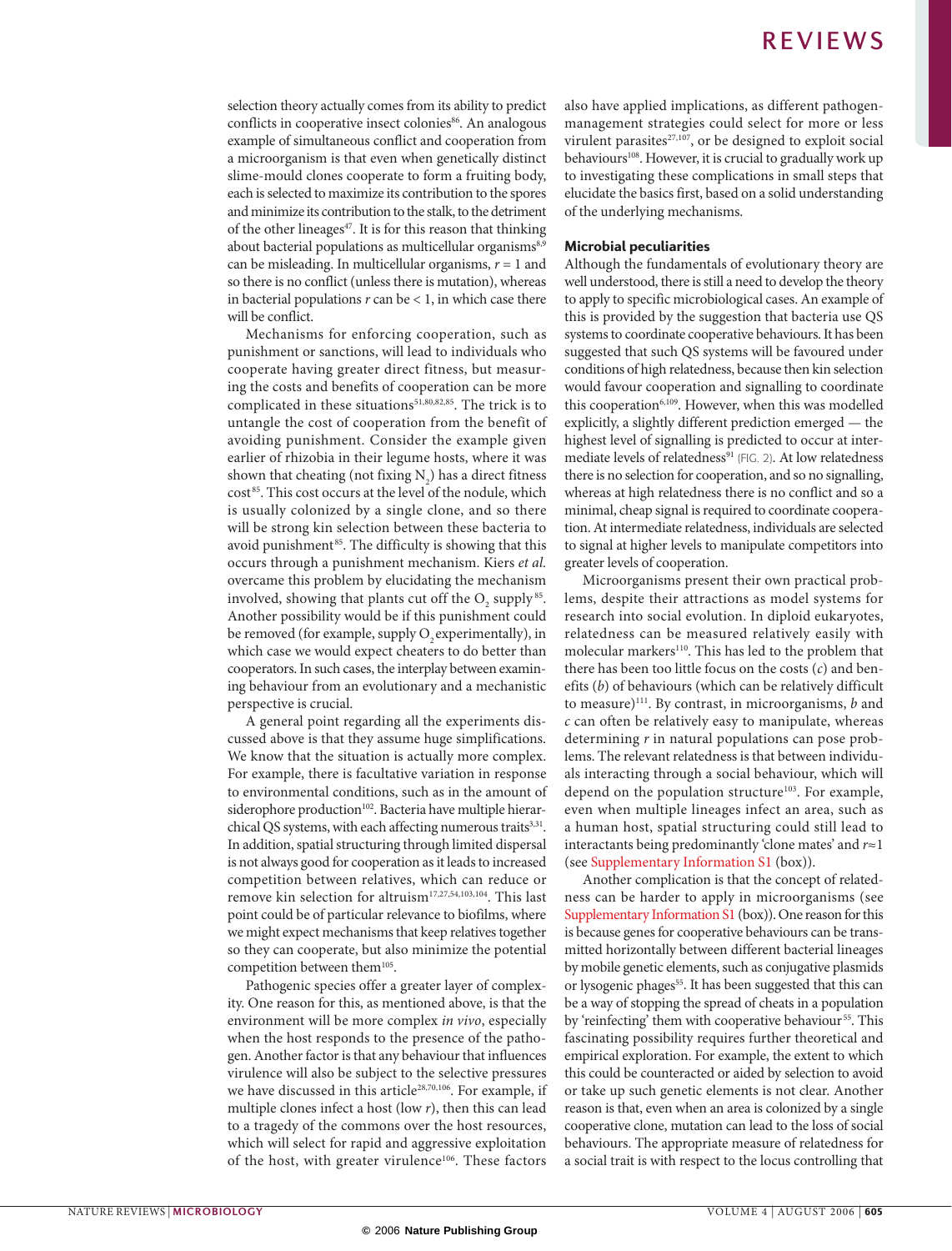trait<sup>10,19</sup>. This means that an individual who performs a cooperative behaviour is related by *r* = 1 to another individual who performs that behaviour, and by  $r = 0$  to another individual (cheater or mutant) who does  $not<sup>17</sup>$ (see Supplementary Information S1 (box)). Consequently, mutation can produce 'unrelated' cheater lineages, which could spread through a population, especially long-term populations with limited dispersal<sup>112</sup>, as seems to happen in long-term *P. aeruginosa* infections<sup>113</sup>.

### **Conclusions**

Interdisciplinary research on the social behaviour of microorganisms is at the early stages of an exponential explosion. In most cases the social nature of traits is merely speculation that needs to be verified experimentally. Is QS really communication<sup>109</sup>? Are biofilms really cooperative slime cities<sup>4,114</sup>? Social evolution theory provides a conceptual framework for addressing these questions.

- Crespi, B. J. The evolution of social behavior in microorganisms. *Trends Ecol*. *Evol*. **16**, 178–183  $(2001)$
- 2. Webb, J. S., Givskov, M. & Kjelleberg, S. Bacterial biofilms: prokaryotic adventures in multicellularity. *Curr. Opin. Microbiol*. **6**, 578–585 (2003).
- Lazdunski, A. M., Ventre, I. & Sturgis, J. N. Regulatory circuits and communication in Gram-negative bacteria. *Nature Rev. Microbiol*. **2**, 581–592 (2004).
- 4. Kreft, J.-U. Conflicts of interest in biofilms. *Biofilms* **1**, 265–276 (2005).
- Parsek, M. R. & Greenberg, E. P. Sociomicrobiology: the connections between quorum sensing and biofilms. *Trends Microbiol.* **13**, 27–33 (2005).
- 6. Keller, L. & Surett, M. G. Communication in bacteria: an ecological and evolutionary perspective. *Nature Rev. Microbiol*. **4**, 249–258 (2006). **A clear introduction to the social problems involved in communication between bacteria.**
- 7. Velicer, G. J. Social strife in the microbial world. *Trends Microbiol.* **11**, 330–337 (2003).
- 8. Shapiro, J. A. & Dworkin, M. *Bacteria As Multicellular Organisms* (Oxford University Press, New York, 1997).
- 9. Shapiro, J. A. Thinking about bacterial populations as multicellular organisms. *Annu. Rev. Microbiol*. **52**, 81–104 (1998).
- 10. Hamilton, W. D. The genetical evolution of social behaviour, I & II. *J. Theor. Biol*. **7**, 1–52 (1964).
- 11. Maynard Smith, J. Group selection and kin selection. *Nature* **201**, 1145–1147 (1964). 12. Williams, G. C. *Adaptation and Natural Selection*
- (Princeton University Press, Princeton, 1966). 13. Dawkins, R. *The Selfish Gene* (Oxford University Press,
- Oxford, 1976). 14. Maynard Smith, J. & Szathmary, E. *The Major Transitions in Evolution* (W. H. Freeman, Oxford, 1995).
- 15. Hamilton, W. D. *Narrow Roads of Gene Land: I Evolution of Social Behaviour* (W. H. Freeman, Oxford, 1996).
- 16. Elena, S. F. & Lenski, R. E. Evolution experiments with microorganisms: the dynamics and genetic bases of adaptation. *Nature Rev. Genet*. **4**, 457–469 (2003).
- 17. Frank, S. A. *Foundations of Social Evolution* (Princeton University Press, Princeton, 1998).
- 18. Rousset, F. *Genetic Structure and Selection in Subdivided Populations* (Princeton University Press, Princeton, 2004).
- 19. Dawkins, R. Twelve misunderstandings of kin selection. *Z. Tierpsychol.* **51**, 184–200 (1979).
- 20. Grafen, A. in *Behavioural Ecology: An Evolutionary Approach* (eds Krebs, J. R. & Davies, N. B.) 62–84 (Blackwell Scientific Publications, Oxford, 1984).
- 21. Maynard Smith, J. Models of evolution. *Proc. R. Soc. Lond. B* **219**, 315–325 (1983).
- 22. Taylor, P. D. & Frank, S. A. How to make a kin selection model. *J. Theor. Biol.* **180**, 27–37 (1996).
- 23. Foster, K. R. & Wenseleers, T. A general model for the evolution of mutualisms. *J. Evol. Biol.* 25th January 2006 (doi: 10.1111/j.1420–9101.2005.01073.x). **An excellent general overview of the mechanisms**
- **that can favour cooperation between species.** 24. Lehmann, L. & Keller, L. The evolution of cooperation and altruism. A general framework and classification of models. *J. Evol. Biol*. (in the press).
- 25. Hamilton, W. D. The evolution of altruistic behaviour. *Am. Nat.* **97**, 354–356 (1963).
- 26. Hardin, G. The tragedy of the commons. *Science* **162**, 1243–1248 (1968).
	- **The classic description from a human perspective of why selfish interests erode the possibility of cooperation at the group level.**

27. Griffin, A. S., West, S. A. & Buckling, A. Cooperation and competition in pathogenic bacteria. *Nature* **430**, 1024–1027 (2004).

**Demonstrates the social nature of a public goods trait (siderophores in** *Pseudomonas aeruginosa***), and shows how relatedness determines the extent to which cheats who do not produce public goods can spread in a population.**

- 28. West, S. A. & Buckling, A. Cooperation, virulence and siderophore production in bacterial parasites. *Proc. R. Soc. Lond. B* **270**, 37–44 (2003). **Theoretical analysis of the tragedy of the commons over the production of public goods in a specific**
- **microbial context siderophores.** 29. Dinges, M. M., Orwin, P. M. & Schlievert, P. M. Exotoxins of *Staphylococcus aureus*. *Clin. Microbiol.*
- *Rev.* **13**, 16–34 (2000). Greig, D. & Travisano, M. The prisoner's dilemma and
- polymorphism in yeast *SUC* genes. *Biol. Lett.* 271, S25–S26 (2004).
- 31. Swift, S. *et al.* in *Advances in Microbial Physiology* Vol. 45 (ed. Poole, R.)199–270 (Elsevier, UK, 2001).
- Diggle, S. P., Gardner, A., West, S. A. & Griffin, A. S. Evolutionary theory of bacterial quorum sensing: when is a signal not a signal? *Philos. Trans. R. Soc*. *Lond., B*, *Biol. Sci.* (in the press). 33. Riley, M. A. & Wertz, J. E. Bacteriocins: evolution,
- ecology and application. Annu. *Rev. Microbiol*. **56**, 117–137 (2002).
- 34. Brown, S. P. Cooperation and conflict in hostmanipulating parasites. *Proc. R. Soc. Lond. B* **266**, 1899–1904 (1999).
- 35. Tateda, K. *et al.* The *Pseudomonas aeruginosa* autoinducer N-3-oxododecanoyl homoserine lactone accelerates apoptosis in macrophages and neutrophils. *Infect. Immun.* **71**, 5785–5793 (2003).
- 36. Hooi, D. S. W., Bycroft, B. W., Chhabra, S. R., Williams, P. & Pritchard, D. I. Differential immune modulatory activity of *Pseudomonas aeruginosa* quorum-sensing signal molecules. *Infect. Immun*. **72**, 6463–6470  $(2004)$
- 37. Ciofu, O., Beveridge, T. J., Kadurugamuwa, J., Walther-Rasmussen, J. & Hoiby, N. Chromosomal β-lactamase is packaged into membrane vesicles and secreted from *Pseudomonas aeruginosa*. *J. Antimicrob. Chemother.*  **45**, 9–13 (2000).
- 38. Dugatkin, L. A., Perlin, M., Lucas, J. S. & Atlas, R. Group-beneficial traits, frequency-dependent selection and genotypic diversity: an antibiotic resistance paradigm. *Proc. R. Soc. Lond. B* **272**, 79–83 (2005).
- 39. Daniels, R., Vanderleyden, J. & Michiels, J. Quorum sensing and swarming migration in bacteria. *FEMS Microbiol. Rev.* **28**, 261–289 (2004).
- 40. Velicer, G. J. & Yu, Y. N. Evolution of novel cooperative swarming in the bacterium *Myxococcus xanthus*. *Nature* **425**, 75–78 (2003).
- 41. Davies, D. G. & Geesey, G. G. Regulation of the alginate biosynthesis gene *algC* in *Pseudomonas aeruginosa* during biofilm development in continuous culture. *Appl. Environ. Microbiol.* **61**, 860–867 (1995).
- 42. Rainey, P. B. & Rainey, K. Evolution of cooperation and conflict in experimental bacterial populations. *Nature* **425**, 72–74 (2003).
- 43. Pepper, J. W. Relatedness in trait group models of social evolution. *J. Theor. Biol.* **206**, 355–368 (2000).
- Pfeiffer, T., Schuster, S. & Bonhoeffer, S. Cooperation and competition in the evolution of ATP-producing pathways. *Science* **292**, 504–507 (2001).
- 45. Kreft, J.-U. Biofilms promote altruism. *Microbiology* **150**, 2751–2760 (2004).
- 46. Bonner, J. T. *The Cellular Slime Molds* (Princeton University Press, Princeton, 1967).
- 47. Strassmann, J. E., Zhu, Y. & Queller, D. C. Altruism and social cheating in the social amoeba *Dictyostelium discoideum*. *Nature* **408**, 965–967 (2000). **A demonstration that different lineages of the slime mould** *Dictyostelium discoideum* **can come together to form fruiting bodies, and that this can lead to conflict.**
- 48. Velicer, G. J., Kroos, L. & Lenski, R. E. Developmental cheating in the social bacterium *Myxococcus xanthus*. *Nature* **404**, 598–601 (2000).
- 49. Riley, M. A. & Gordon, D. M. The ecological role of bacteriocins in bacterial cooperation. *Trends Microbiol*. **7**, 129–133 (1999).
- 50. Queller, D. C. Kinship, reciprocity and synergism in the evolution of social behaviour. *Nature* **318**, 366–367 (1985).
- 51. Frank, S. A. Repression of competition and the evolution of cooperation. *Evolution* **57**, 693–705 (2003). **An overview of the idea, and history surrounding it,**

### **that cooperation can be favoured by repression of competition.**

- 52. Sachs, J. L., Mueller, U. G., Wilcox, T. P. & Bull, J. J. The evolution of cooperation. *Q. Rev. Biol*. **79**, 135–160 (2004). **A comprehensive review of the mechanisms that can explain cooperation both within and between species.**
- 53. Brown, J. L. & Brown, E. R. in *Natural Selection and Social Behavior: Recent Research and New Theory* (eds Alexander, R. D. & Tinkle, D. W.) 242–256 (Chiron Press, New York, 1981).
- 54. Hamilton, W. D. in *Man and Beast: Comparative Social Behavior* (eds Eisenberg, J. F. & Dillon, W. S.) 57–91 (Smithsonian Press, Washington, DC, 1971).
- 55. Smith, J. The social evolution of bacterial pathogenesis. *Proc. R. Soc. Lond. B* **268**, 61–69 (2001).
- 56. Griffin, A. S. & West, S. A. Kin discrimination and the benefit of helping in cooperatively breeding vertebrates. *Science* **302**, 634–636 (2003).
- 57. West, S. A., Reece, S. E. & Read, A. F. The evolution of gametocyte sex ratios in malaria and related apicomplexan (protozoan) parasites. *Trends Parasitol*. **17**, 525–531 (2001).
- 58. Meyer, J.-M. *et al.* Use of siderophores to type pseudomonads: the three *Pseudomonas aeruginosa*  pyoverdine systems. *Microbiology* **143**, 35–43 (1997).
- 59. Smith, E. E., Sims, E. H., Spencer, D. H., Kaul, R. & Olson, M. V. Evidence for diversifying selection at the pyoverdine locus of *Pseudomonas aeruginosa*. *J. Bacteriol.* **187**, 2138–2147 (2005).
- 60. Ji, G. Y., Beavis, R. C. & Novick, R. P. Cell density control of staphylococcal virulence mediated by an octapeptide pheromone. *Proc*. *Natl Acad. Sci. USA* **92**, 12055–12059 (1997).
- 61. Novick, R. P. Autoinduction and signal transduction in the regulation of staphylococcal virulence. *Mol. Microbiol*. **48**, 1429–1449 (2003).
- 62. McDowell, P. *et al.* Structure, activity and evolution of the group I thiolactone peptide quorum-sensing system of *Staphylococcus aureus. Mol*. *Microbiol*. **41**, 503–512 (2001).
- 63. Déziel, E. *et al.* Analysis of *Pseudomonas aeruginosa* 4-hydroxy-2-alkylquinolines (HAQs) reveals a role for 4-hydroxy-2-heptylquinoline in cell to cell communication. *Proc. Natl Acad. Sci. USA* **101**, 1339–1344 (2004).
- 64. Diggle, S. P., Cornelis, P., Williams, P. & Camara, M. 4-Quinolone signalling in *Pseudomonas aeruginosa*: old molecules, new perspectives. *Int. J*. *Med. Microbiol*. **296**, 83–91 (2006).
- 65. Keller, L. Indiscriminate altruism: unduly nice parents and siblings. *Trends Ecol. Evol*. **12**, 99–103 (1997).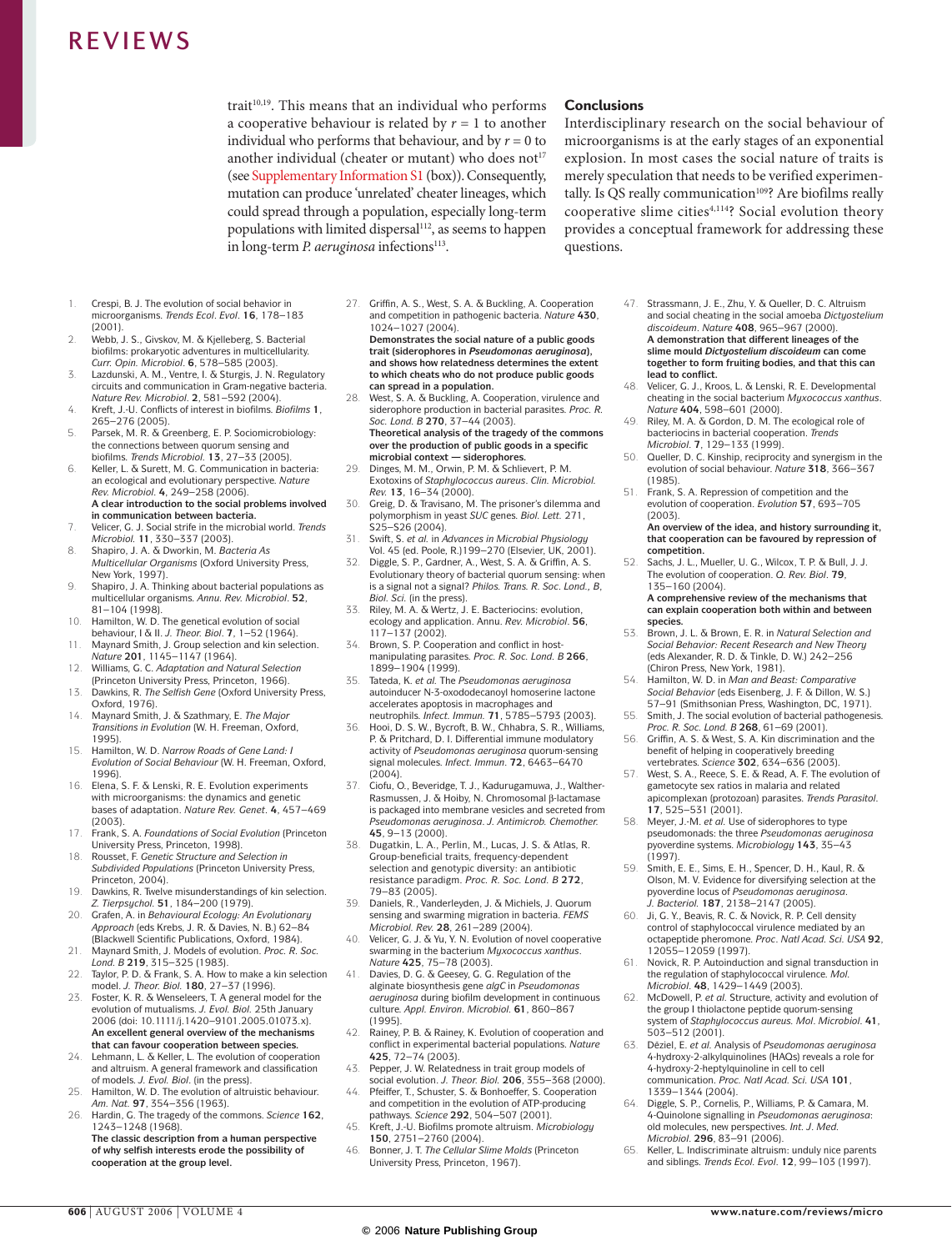- 66. Gardner, A. & West, S. A. Spite among siblings. *Science* **305**, 1413–1414 (2004).
- 67. Queller, D. C., Ponte, E., Bozzaro, S. & Strassmann, J. E. Single-gene greenbeard effects in the social amoeba *Dictyostelium discoideum*. *Science* **299**, 105–106 (2003). **Demonstration of a green-beard gene in a**
- **microorganism.** 68. Hamilton, W. D. Selfish and spiteful behaviour in an evolutionary model. *Nature* **228**, 1218–1220 (1970).
- 69. Gardner, A. & West, S. A. Spite and the scale of competition. *J. Evol. Biol.* **17**, 1195–1203 (2004).
- 70. Gardner, A., West, S. A. & Buckling, A. Bacteriocins, spite and virulence. *Proc. R. Soc. Lond. B* **271**, 1529–1535 (2004).
- 71. Kerr, B., Riley, M. A., Feldman, M. W. & Bohannan, B. J. Local dispersal promotes biodiversity in a real-life game of rock-paper-scissors. *Nature* **418**, 171–174  $(2002)$ .
- 72. Kokko, H., Johnstone, R. A. & Clutton-Brock, T. H. The evolution of cooperative breeding through group augmentation. *Proc. R. Soc. Lond. B* **268**, 187–196 (2001).
- 73. Frank, S. A. Genetics of mutualism: the evolution of altruism between species. *J. Theor. Biol.* **170**, 393–400 (1994).
- 74. Kolenbrander, P. E. *et al.* Communication among oral bacteria. *Microbiol. Mol. Biol. Rev*. **66**, 486–505 (2002).
- 75. Egland, P. G., Palmer, R. J. J. & Kolenbrander, P. E. Interspecies communication in *Streptococcus gordonii–Veillonella atypica* biofilms: signaling in flow conditions requires juxtaposition. *Proc. Natl Acad. Sci. USA* **101**, 16917–16922 (2004).
- 76. Palmer, R. J. J., Kazmerzak, K., Hansen, M. C. & Kolenbrander, P. E. Mutualism versus independence: strategies of mixed-species oral biofilms *in vitro* using saliva as the sole nutrient source. *Infect. Immun.* **69**, 5794–5804 (2001).
- 77. Govan, J. R. W. & Deretic, V. Microbial pathogenesis in cystic fibrosis: mucoid *Pseudomonas aeruginosa* and *Burkholderia cepacia*. *Microbiol*. *Rev*. **60**, 539–574 (1996).
- 78. Eberl, L. & Tummler, B. *Pseudomonas aeruginosa* and *Burkholderia cepacia* in cystic fibrosis: genome evolution, interactions and adaptation. *Int. J. Med. Microbiol*. **294**, 123–131 (2004).
- 79. Frank, S. A. Host-symbiont conflict over the mixing of symbiotic lineages. *Proc. R. Soc. Lond. B* **263**, 339–344 (1996).
- 80. West, S. A., Kiers, E. T., Simms, E. L. & Denison, R. F. Sanctions and mutualism stability: why do rhizobia fix nitrogen? *Proc. R. Soc. Lond. B* **269**, 685–694 (2002).
- 81. Poulsen, M. & Boomsma, J. J. Mutualistic fungi control crop diversity in fungus growing ants. *Science* **307**, 741–744 (2005). **A stylish collection of experiments showing how leaf-cutter ants minimize the diversity of their**
- **symbiotic fungi, and therefore reduce conflict.** 82. Frank, S. A. Mutual policing and repression of competition in the evolution of cooperative groups. *Nature* **377**, 520–522 (1995).
- 83. Ratnieks, F. L. W. & Visscher, P. K. Worker policing in the honeybee. *Nature* **342**, 796–797 (1989).
- 84. Clutton-Brock, T. H. & Parker, G. A. Punishment in animal societies. *Nature* **373**, 209–216 (1995).
- 85. Kiers, E. T., Rousseau, R. A., West, S. A. & Denison, R. F. Host sanctions and the legume-rhizobium mutualism. *Nature* **425**, 78–81 (2003). **Experimental evidence from the legume-Rhizobia system that sanctions (punishment) can provide an explanation for cooperation between species.**
- 86. Ratnieks, F. L. W., Foster, K. R. & Wenseleers, T. Conflict resolution in insect societies. *Annu. Rev. Entomol*. **51**, 581–608 (2006).
- 87. Visick, K. L., Foster, J., Doino, J., McFall-Ngai, M. & Ruby, E. G. *Vibrio fischeri* genes play an important role in colonization and development of the host light organ. *J. Bacteriol*. **182**, 4578–4586 (2000).
- 88. Foster, K. R., Shaulsky, G., Strassmann, J. E., Queller, D. C. & Thompson, C. R. L. Pleiotropy as a mechanism
- to stabilize cooperation. *Nature* **431**, 693–696 (2004). 89. Fiegna, F., Yu, Y.-T. N., Kadam, S. V. & Velicer, G. J. Evolution of an obligate social cheater to a superior cooperator. *Nature* **441**, 310–314 (2006).
- 90. Lewis, K. Persister cells and the riddle of biofilm survival. *Biochem*. (Mosc.) **70**, 267–274 (2005).
- 91. Brown, S. P. & Johnstone, R. A. Cooperation in the dark: signalling and collective action in quorum-sensing bacteria. *Proc. R. Soc. Lond. B* **268**, 961–965 (2001). **An elegant analysis of quorum sensing from an**
- **evolutionary perspective.** 92. Dugatkin, L. A., Perlin, M. & Atlas, R. The evolution of group-beneficial traits in the absence of between-group
- selection. *J. Theor. Biol.* **220**, 67–74 (2003). 93. Fortunato, A., Strassmann, J. E. & Queller, D. C. A linear dominance hierarchy among clones in chimeras of the social amoeba *Dictyostelium discoideum*. *J. Evol. Biol*. **16**, 438–445 (2003).
- 94. Fiegna, F. & Velicer, G. J. Exploitative and hierarchical antagonism in a cooperative bacteria. *PLoS Biol*. **3**, e370 (2006).
- 95. Foster, K. R., Fortunato, A., Strassmann, J. E. & Queller, D. C. The costs and benefits of being a chimera. *Proc. Roy. Soc. Lond. B* **269**, 2357–2362 (2002).
- 96. Castillo, D., Switz, G., Foster, K. R., Strassman, J. S. & Queller, D. C. A cost to chimerism in *Dictyostelium discoideum* on natural substrates. *Evol*. *Ecol. Res.* **7**, 263–271 (2005).
- 97. Guiral, S., Mitchell, T. J., Martin, B. & Claverys, J.-P. Competence-programmed predation of noncompetent cells in the human pathogen *Streptococcus pneumoniae*: genetic requirements. *Proc. Natl Acad. Sci*. *USA* **102**, 8710–8715 (2005).
- Harvey, P. H. & Keymer, A. E. Comparing life histories using phylogenies. *Philos. Trans. R. Soc. Lond., B, Biol. Sci.* **332**, 31–39 (1991).
- 99. Hölldobler, B. & Wilson, E. O. *The Ants* (Harvard University Press, Cambridge Massachusetts, 1990).
- 100. Boles, B. R., Thoendel, M. & Singh, P. K. Self-generated diversity produces 'insurance effects' in biofilm communities. *Proc. Natl Acad. Sci. USA* **101**, 16630– 16635 (2004).
- 101. Hughes, W. O. H., Sumner, S., Borm, S. V. & Boomsma, J. J. Worker caste polymorphism has a geneticc basis in *Acromyrmex* leaf-cutting ants. *Proc*. *Natl Acad. Sci. USA* **100**, 9394–9397 (2003).
- 102. Ratledge, C. & Dover, L. G. Iron metabolism in pathogenic bacteria. *Annu. Rev. Microbiol*. **54**, 881–941 (2000).
- 103. Queller, D. C. Genetic relatedness in viscous populations. *Evol. Ecol.* **8**, 70–73 (1994).
- 104. West, S. A., Pen, I. & Griffin, A. S. Cooperation and competition between relatives. *Science* **296**, 72–75 (2002).
- 105. Gardner, A. & West, S. A. Demography, altruism, and the benefits of budding. *J. Evol. Biol.* 27th March 2006 (doi: 10.1111/j.1420–9101.2006.01104. x).
- 106. Frank, S. A. Models of parasite virulence. *Q. Rev. Biol*. **71**, 37–78 (1996).
- Gandon, S., Mackinnon, M. J., Nee, S. & Read, A. F. Imperfect vaccines and the evolution of pathogen virulence. *Nature* **414**, 751–756 (2002).
- 108. André, J.-B. & Godelle, B. Multicellular organization in bacteria as a target for drug therapy? *Ecol. Lett.* **8**, 800–810 (2005).
- 109. Redfield, R. J. Is quorum sensing a side effect of diffusion sensing? *Trends Microbiol.* **10**, 365–370 (2002).
- Queller, D. C. & Goodnight, K. F. Estimating relatedness using genetic markers. *Evolution* **43**, 258–275 (1989).
- 111. Griffin, A. S. & West, S. A. Kin selection: fact and
- fiction. *Trends Ecol. Evol*. **17**, 15–21 (2002). 112. Michod, R. E. & Roze, D. Cooperation and conflict in the evolution of multicellularity. *Heredity* **86**, 1–7 (2001).
- 113. Lee, B. *et al.* Heterogeneity of biofilms formed by nonmucoid *Pseudomonas aeruginosa* isolates from patients with cystic fibrosis. *J*. *Clin. Microbiol*. **43**, 5247–5255 (2005).
- 114. Kjelleberg, S. & Molin, S. Is there a role for quorum sensing signals in bacterial biofilms? *Curr. Opin.*
- *Microbiol*. **5**, 254–258 (2002). 115. Trivers, R. *Social Evolution* (Benjamin Cummings, Menlo Park, 1985).
- 116. Tinbergen, N. On aims and methods of ethology. *Z*. *Tierpsychologie* **20**, 410–433 (1963). **A highly influential discussion of the synergistic benefits of studying behaviours from different**
- **perspectives.**<br>117. Maynard Smith, J. & Harper, D. *Animal Signals*<br>(Oxford University Press, Oxford, 2003).
- 118. Wynne-Edwards, V. C. *Animal Dispersion in Relation to Social Behaviour* (Oliver and Boyd, Edinburgh, 1962).
- 119. Maynard Smith, J. Group selection. *Q. Rev. Biol*. **51**, 277–283 (1976).
- 120. Wilson, D. S. A theory of group selection. *Proc. Natl Acad. Sci*. *USA* **72**, 143–146 (1975).
- 121. Reeve, H. K. & Keller, L. in *Levels of Selection in Evolution* (ed. Keller, L.) 3–14 (Princeton University Press, Princeton, 1999).
- 122. Hamilton, W. D. in *Biosocial Anthropology* (ed. Fox, R.)
- 133–155 (Wiley, New York, 1975). 123. Frank, S. A. Hierarchical selection theory and sex ratios. I. General solutions for structured populations. *Theoret. Popul. Biol.* **29**, 312–342 (1986). 124. Queller, D. C. Quantitative genetics, inclusive fitness,
- and group selection. *Am. Nat*. **139**, 540–558 (1992).
- 125. Clutton-Brock, T. H. Breeding together: kin selection, reciprocity and mutualism in cooperative animal societies. *Science* **296**, 69–72 (2002).
- 126. Stevens, J. R. & Hauser, M. D. Why be nice? Psychological constraints on the evolution of cooperation. *Trends Cog*. *Sci.* **8**, 60–65 (2004).
- 127 West, S. A. *et al.* Cooperation and the scale of competition in humans. *Curr. Biol*. **16**, 1103–1106 (2006)
- 128. Turner, P. E. & Chao, L. Prisoner's dilemma in an RNA virus. *Nature* **398**, 441–443 (1999).
- 129. Brown, S. P. Collective action in an RNA virus. *J. Evol. Biol*. **14**, 821–828 (2001).

#### **Acknowledgements**

We thank M. Camara, B. Evans, K. Foster, N. Mehdiabadi, S. Molin, A. Ross-Gillespie, J. Strassman and P. Williams for useful discussion and comments on the manuscript, and the Royal Society, the Biotechnology and Biological Sciences Research Council and the Natural Environment Research Council (UK) for funding.

### **Competing interests statement**

The authors declare no competing financial interests.

### **DATABASES**

**The following terms in this article are linked online to:** Entrez Genome Project: http://www.ncbi.nlm.nih.gov/ entrez/query.fcgi?db=genomeprj Actinomyces naeslundii | Burkholderia cepacia | Dictyostelium discoideum | Escherichia coli | Myxococcus xanthus | Pseudomonas aeruginosa | Staphylococcus aureus | Streptococcus pneumoniae | Vibrio fischeri

#### FURTHER INFORMATION

The West group homepage: http://westgroup.icapb.ed.ac.uk The Quorum Sensing website: http://www.nottingham.ac.uk/ quorum

### SUPPLEMENTARY INFORMATION

See online article: S1(box) **Access to this links box is available online.**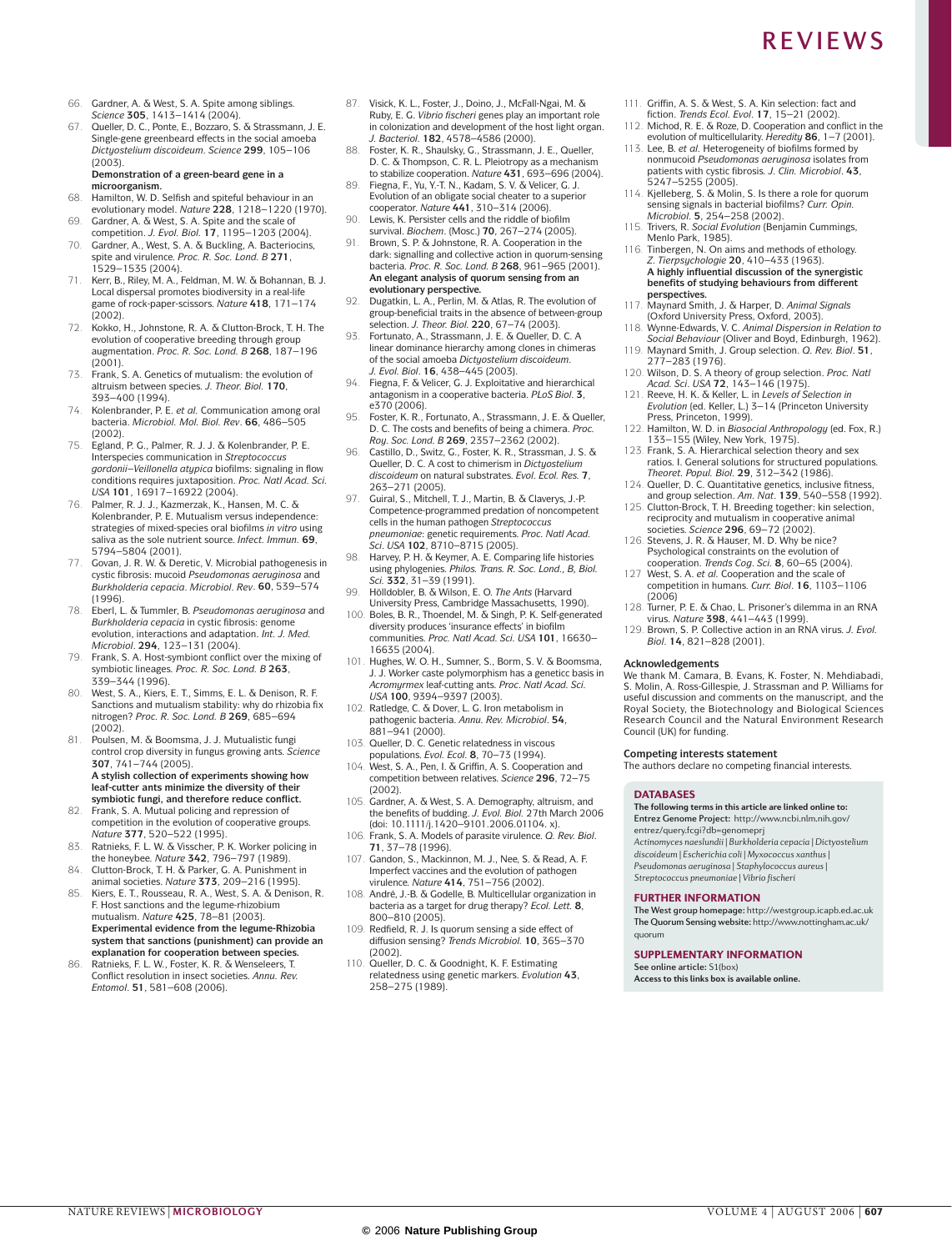### S1 | Relatedness in clonal microorganisms

The kin selection coefficient of relatedness is a statistical concept, describing the genetical association between social partners $1-3$ . It is given by:

 $r = (p_{AR} - p_{AX})/(p_{AA} - p_{AX})$ 

where  $p_{AR}$  is the probability that a gene drawn at random from the focal locus in the perpetrator of the social behaviour (actor) is identical in state (IIS) to a gene drawn at random from the focal locus in the individual who is affected by the social act (recipient);  $p_{AA}$  is the probability that a gene drawn at random from the focal locus in the actor is IIS with the gene obtained in a further draw (with replacement) from the focal locus in the actor ( $p_{AA} = 1$  for haploids); and  $p_{AX}$  is the probability that a gene drawn from the actor is IIS to a gene drawn from a random population member<sup>2</sup>. Often it is of interest to follow the progress of a rare genetic variant, so that  $p_{AX}$  is very small, and it will often be the case that identity in state will be due to coancestry, that is, identity by descent (IBD). Because of the importance of IBD as a cause of genetic similarity, the  $p$  terms are often referred to as coefficients of consanguinity, literally, 'shared blood'. Here, the expression for relatedness simplifies to:

$$
r \rightarrow p_{AR}/p_{AA}
$$
 as  $p_{AX} \rightarrow 0$ .

In eukaryotes this gives the classic results such as relatedness between full sibs is  $r = 0.5$ , and between half-sibs is  $r = 0.25$ , in the absence of inbreeding<sup>2</sup>. Although the above argument is for a rare gene, it holds more generally, even when genes are common in the population<sup>2,4</sup>.

Applying this to clonal organisms can lead to complications. In the simplest case, if  $N$ unrelated lineages (clones) mix equally in an area, then average relatedness will be  $r = 1/N$ . This comes from the average of individuals being related by  $r = 1$  to their clonemates, and  $r = 0$  on average to individuals in the other lineages<sup>5-8</sup>. However, when is a lineage 'different' and are there more intermediates? How does mutation degrade relatedness? An important point is that the appropriate measure of relatedness for a social trait is with respect to the locus controlling that trait $4,9,10$ . Studies of eukaryotes use neutral markers or pedigrees to estimate relatedness across the whole genome to approximate this $^{11}$ . However, in microorganisms, we can actually consider things at a specific level. For example, an individual who performs a cooperative behaviour such as siderophore production is related by  $r = 1$  to another individual who produces those siderophores, and by  $r = 0$  to another individual (cheater or mutant) who does not produce those siderophores (when considering the social evolution of that behaviour). The average relatedness is what is important, and this therefore depends on the relative frequency of these types. This also illustrates that the relatedness value is for that specific behaviour being considered, and that it can therefore differ between behaviours.

This raises the complication that mutation can influence relatedness<sup>12</sup>. Consider a population of clones that perform a cooperative behaviour favoured by kin selection, but that a mutant arises that does not perform this behaviour. The relatedness between these mutants and the ancestral strain would be  $r = 0$  (for reasons described above). Over time, mutation could therefore lead to a reduction in relatedness, allowing selfish cheaters to spread, and the breakdown of cooperation<sup>13</sup>. The consequences of this need theoretical attention, and suggest that the stability of cooperation will be influenced by factors such as mutation rates, patch lifetimes and dispersal rates. For example, it is likely to have little effect unless patch lifetimes are high, and dispersal rates very low. This suggests the possibility for selection on mutation rates of social traits, and provides a possible explanation for why cooperative traits such as quorum sensing signalling and protease production decline over time in long term Pseudomonas aeruginosa infections $^{14}$ .

More generally, this illustrates that the appropriate kin selection coefficient of relatedness for Hamilton's rule describes correlations between genes, and that it does not matter how these correlations are produced<sup>5,9</sup>. The term kin selection can therefore be a bit misleading as it emphasises the role of coancestry. Although there is no doubt that this is the most important mechanism that can lead to kin selection for altruism, there are other possibilities, as illustrated by greenbeard genes<sup>15</sup>, and horizontal transfer of genes<sup>16</sup>. This means that there can be significant relatedness between individuals who are genealogically distant, or even belong to other species.